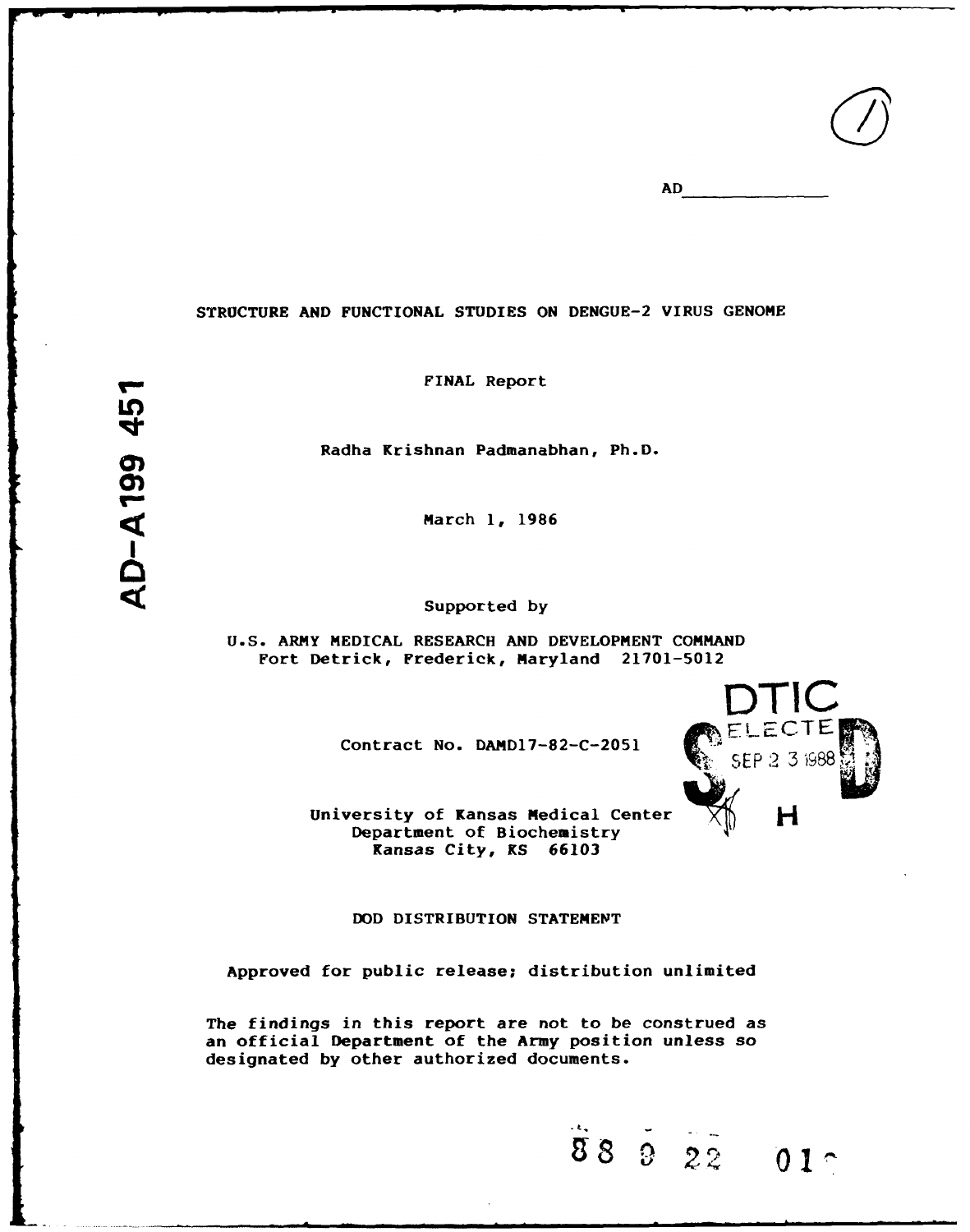| SECURITY CLASSIFICATION OF THIS PAGE                                                                                   |                                                                                                                                               |                                         |                                                                      |                    |                                    |                                      |
|------------------------------------------------------------------------------------------------------------------------|-----------------------------------------------------------------------------------------------------------------------------------------------|-----------------------------------------|----------------------------------------------------------------------|--------------------|------------------------------------|--------------------------------------|
|                                                                                                                        | REPORT DOCUMENTATION PAGE                                                                                                                     |                                         |                                                                      |                    | Form Approved<br>OMB No. 0704-0188 |                                      |
| 1a. REPORT SECURITY CLASSIFICATION<br>Unclassified                                                                     | <b>1b. RESTRICTIVE MARKINGS</b>                                                                                                               |                                         |                                                                      |                    |                                    |                                      |
| <b>2a. SECURITY CLASSIFICATION AUTHORITY</b>                                                                           | 3. DISTRIBUTION / AVAILABILITY OF REPORT                                                                                                      |                                         |                                                                      |                    |                                    |                                      |
| 2b. DECLASSIFICATION / OWNGRADING SCHEDULE                                                                             | Approved for public release;<br>distribution unlimited                                                                                        |                                         |                                                                      |                    |                                    |                                      |
| 4. PERFORMING ORGANIZATION REPORT NUMBER(S)                                                                            | 5. MONITORING ORGANIZATION REPORT NUMBER(S)                                                                                                   |                                         |                                                                      |                    |                                    |                                      |
| 6a. NAME OF PERFORMING ORGANIZATION<br>University of Kansas Medical<br>Center                                          | <b>7a. NAME OF MONITORING ORGANIZATION</b>                                                                                                    |                                         |                                                                      |                    |                                    |                                      |
| 6c. ADDRESS (City, State, and ZIP Code)<br>Department of Biochemistry<br>39th & Rainbow Blvd.<br>Kansas City, KS 66103 | 7b. ADDRESS (City, State, and ZIP Code)                                                                                                       |                                         |                                                                      |                    |                                    |                                      |
| 8a. NAME OF FUNDING / SPONSORING<br>ORGANIZATION U.S. Army Medical<br>Research & Development Command                   | 9. PROCUREMENT INSTRUMENT IDENTIFICATION NUMBER<br>Contract No. DAMD17-82-C-2051                                                              |                                         |                                                                      |                    |                                    |                                      |
| 8c. ADDRESS (City, State, and ZIP Code)                                                                                |                                                                                                                                               |                                         | 10. SOURCE OF FUNDING NUMBERS                                        |                    |                                    |                                      |
| Fort Detrick<br>21701-5012<br>Frederick, Maryland                                                                      |                                                                                                                                               | <b>PROGRAM</b><br>ELEMENT NO.<br>61102A | <b>PROJECT</b><br>NO. 3M1<br>61102BS10                               | <b>TASK</b><br>NO. | AA                                 | WORK UNIT<br>ACCESSION NO.<br>092    |
| 11. TITLE (Include Security Classification)                                                                            |                                                                                                                                               |                                         |                                                                      |                    |                                    |                                      |
| Structural and Functional Studies on Dengue-2 Virus Genome                                                             |                                                                                                                                               |                                         |                                                                      |                    |                                    |                                      |
| 12. PERSONAL AUTHOR(S)                                                                                                 |                                                                                                                                               |                                         |                                                                      |                    |                                    |                                      |
| Radha Krishnan Padmanabhan                                                                                             |                                                                                                                                               |                                         |                                                                      |                    |                                    |                                      |
| 13a. TYPE OF REPORT<br>Final Report                                                                                    | 13b. TIME COVERED<br>FROM 3/1/82 TO 8/31/85                                                                                                   | 14. DATE OF REPORT (Year, Month, Day)   | 1986 March 1                                                         |                    | 15. PAGE COUNT<br>25               |                                      |
| <b>16. SUPPLEMENTARY NOTATION</b>                                                                                      |                                                                                                                                               |                                         |                                                                      |                    |                                    |                                      |
| The work supported by USAMRDC has resulted in two publications and five presentations                                  |                                                                                                                                               |                                         |                                                                      |                    |                                    |                                      |
| in national and international meetings and workshops.                                                                  |                                                                                                                                               |                                         |                                                                      |                    |                                    |                                      |
| <b>COSATI CODES</b><br>17.<br>GROUP<br><b>SUB-GROUP</b><br><b>FIELD</b>                                                | 18. SUBJECT TERMS (Continue on reverse if necessary and identify by block number)<br>RA I; Oligo(A) addition to the RNA genome; cDNA cloning; |                                         |                                                                      |                    |                                    |                                      |
| ण्ठ<br>ण्ड                                                                                                             | random priming for cDNA synthesis; M13 cloning and sequencing;                                                                                |                                         |                                                                      |                    |                                    |                                      |
| $\overline{01}$<br>06                                                                                                  | oligo d(T) priming and cDNA synthesis physical mapping by                                                                                     |                                         |                                                                      |                    |                                    |                                      |
| 19. ABSTRACT (Continue on reverse if necessary and identify by block number) restriction enzyme cleavage;              |                                                                                                                                               |                                         |                                                                      |                    |                                    |                                      |
| See attached                                                                                                           |                                                                                                                                               |                                         |                                                                      |                    |                                    |                                      |
|                                                                                                                        |                                                                                                                                               |                                         |                                                                      |                    |                                    |                                      |
|                                                                                                                        |                                                                                                                                               |                                         |                                                                      |                    |                                    |                                      |
|                                                                                                                        |                                                                                                                                               |                                         |                                                                      |                    |                                    |                                      |
| 20. DISTRIBUTION / AVAILABILITY OF ABSTRACT<br><b>EL UNCLASSIFIED/UNLIMITED EX SAME AS RPT.</b>                        | 21. ABSTRACT SECURITY CLASSIFICATION<br><b>Unclassified</b>                                                                                   |                                         |                                                                      |                    |                                    |                                      |
| 22a. NAME OF RESPONSIBLE INDIVIDUAL Mrs. Virginia M. Miller                                                            |                                                                                                                                               |                                         | 22b. TELEPHONE Unclude Area Code) 22c. OFFICE SYMBOL<br>301/663-7325 |                    |                                    |                                      |
| DD Form 1473, JUN 86                                                                                                   | Previous editions are obsolete.                                                                                                               |                                         |                                                                      |                    |                                    | SECURITY CLASSIFICATION OF THIS PAGE |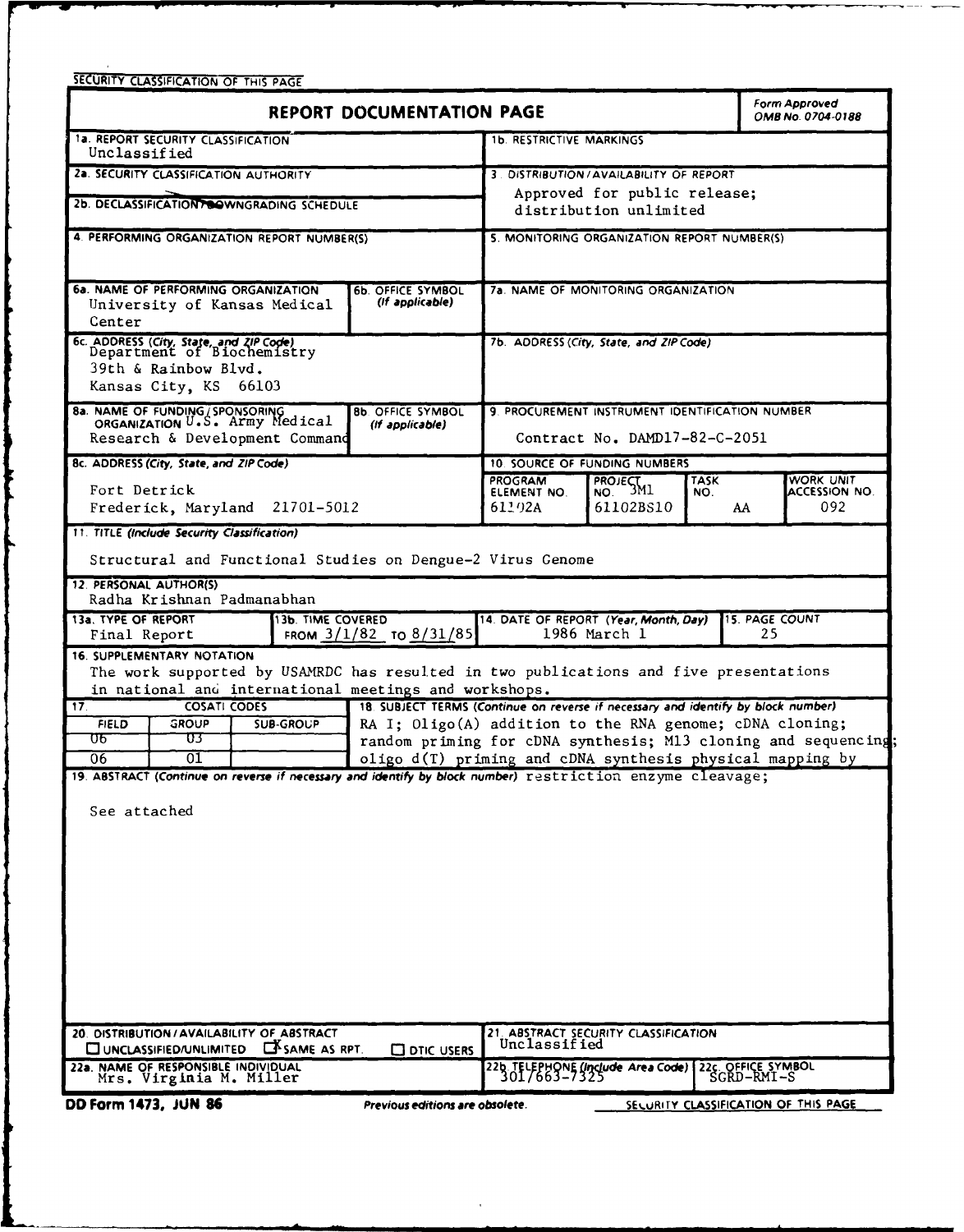ABSTRACT (March **1,** 1982 **-** August **31,** 1985).

- **1.** Conditions were established for the attachment of oligo(A) $_{10}$  tail to the 3'-end of Dengue RNA in order to facilitate cDNA synthesis by oligo  $d(T)$  priming as proposed in the original research project.
- 2. We also showed that random primers generated by exhaustive digestion of calf thymus DNA could also serve as efficient primers for cDNA synthesis. A library of. clones were obtained using M13 **mp8** vector. Some of these M13 clones were sequenced to a total of 1.5 kilo base pairs.
- **3.** We found that oligo d(T) alone could prime cDNA synthesis by reverse transcriptase without necessitating the oligo(A) addition. 3' terminal labeling and sequence analysis of the RNA suggested the presence of poly A tail at the 3' end of the genome (Report Number three). These experiments could not rule out the These experiments could not rule out the possibility that our dengue viral preparations was contaminated with small quantities of a messenger RNA from the host. The latter might have been very efficiently labeled compared to the viral RNA due to the lack of secondary structure and would have given rise to erroneous results. Therefore other possibility that the priming occurred at internal regions, possibly at purine rich regions could not be ruled out.
- 4. Eleven cDNA clones were obtained by oligo d(T) priming, ranging in size from **0.95** -2.0 kilo base pairs.
- **5.** Nine clones were characterized by restriction enzyme analysis and Southern hybridization.
- **6.** Three clones were chosen for structural analysis. Complete DNA sequence analysis of these three clones totalling 4586 nucleotides were obtained.
- **7.** Computer analysis of the primary' DNA sequences *of* DEN-2 cDNA clones showed that the DNA sequences had the coding potential for a 885 and 643 amino acid long polypeptides.
- **8.** Computer alignment of the deduced polypeptide sequences with that of yellow fever virus polyprotein precursor published by 3ames H. Strauss and coworkers showed that the dengue viral polypeptides mapped in the non-structural region of the yellow fever virus genome.
- 9. Hydrophobicity profiles of the dengue viral polypeptides and the corresponding yellow fever virus polyprotein were compared. The data indicated that the profiles are strikingly similar in several regions although the amino acid sequence homology ranged from 15-51% in these regions, suggesting that the polypeptides of these two flaviviruses share many common functions in the life cycle of these two viruses.
- **10.** The results indicated that our clone specifically hybridized to the viral RNA from the dengue virus infected cells and not to the RNA from the uninfected cells.
- **I1.** Dr. Erik Henchal used our clones for diagnostic studies and showed that greater than **1000** pfu of virus can be detected in 24 hours and as little as **160** pfu in 48 hours **by** hybridization and autoradiography (Henchal et al., 1985, 34th Annual Meeting of **ASTMH -** Miami, Florida, Nov. **1985).** These cDNA clones showed a great promise for the rapid diagnosis of dengue viral infections among patients under the clinical laboratory setting.

Comen Dare Fotoredi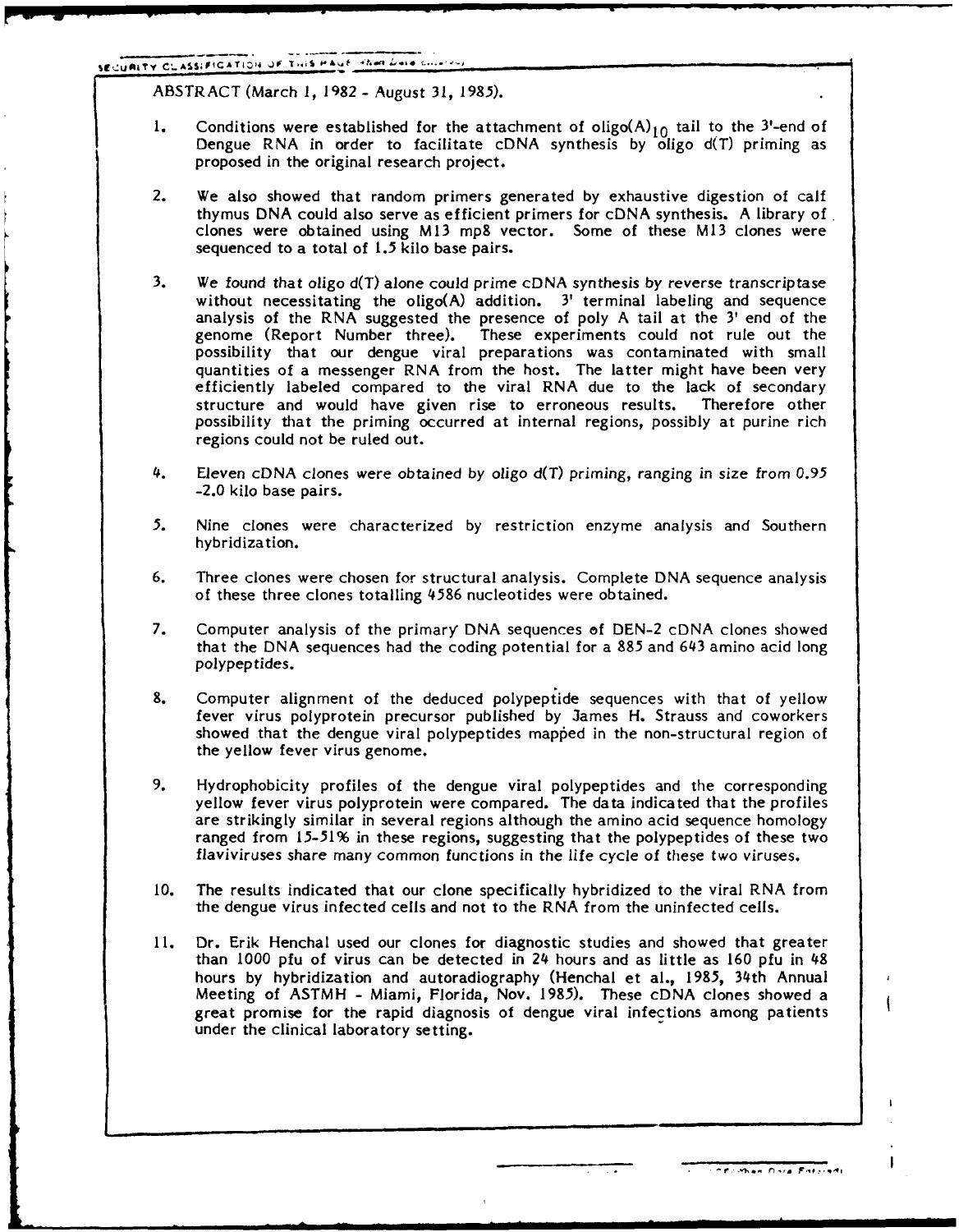#### **FOREWORD**

The investigators have abided by the National Institutes of Health Guidelines for Research involving Recombinant DNA Molecules (April 1982) and the Administrative Practices Supplements, as indicated in the Memorandum of Understanding and Agreement, reviewed orginally by Dr. Larry H. Baker (late), Chairman of the Institutional Biosafety Committee and by Dr. Stanley Barban, Scientific Administrator, Office of Recombinant DNA Activity, N.I.H.

Citations of commercial organizations and trade names in this report do not constitute an official Department of the Army endorsement or approval of the products or services of these organizations.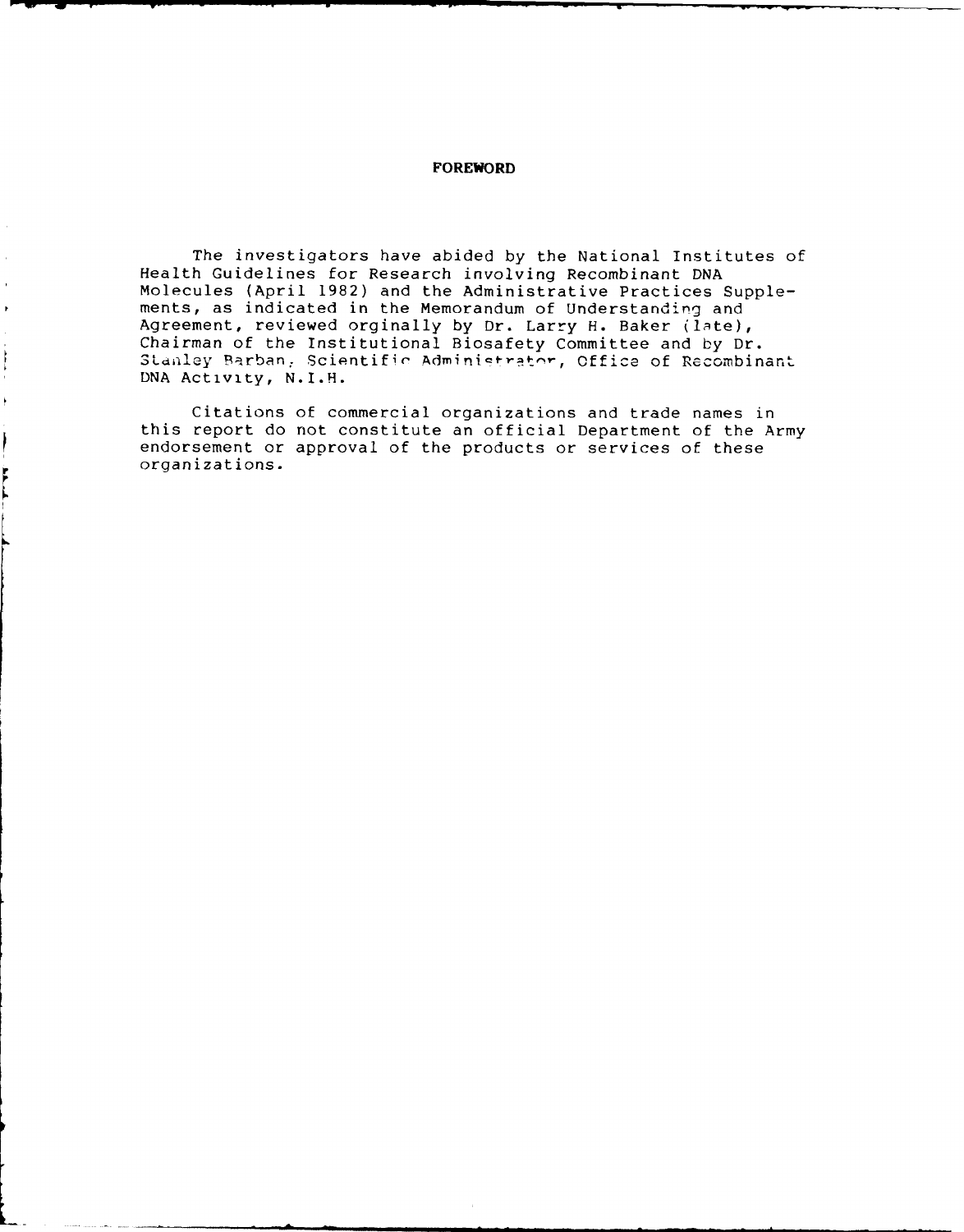| TABLE OF CONTENTS |  |  |  |  |  |  |  |  |
|-------------------|--|--|--|--|--|--|--|--|
|-------------------|--|--|--|--|--|--|--|--|

|    |                                                                                                                                                                                                                                                                                                                                                                                                                                                                                                                                                                                                                                                                          | Page No.                                                                                                               |
|----|--------------------------------------------------------------------------------------------------------------------------------------------------------------------------------------------------------------------------------------------------------------------------------------------------------------------------------------------------------------------------------------------------------------------------------------------------------------------------------------------------------------------------------------------------------------------------------------------------------------------------------------------------------------------------|------------------------------------------------------------------------------------------------------------------------|
| 1. | Objectives                                                                                                                                                                                                                                                                                                                                                                                                                                                                                                                                                                                                                                                               | 1                                                                                                                      |
| 2. | Introduction                                                                                                                                                                                                                                                                                                                                                                                                                                                                                                                                                                                                                                                             | $1 - 2$                                                                                                                |
| 3. | Rationale                                                                                                                                                                                                                                                                                                                                                                                                                                                                                                                                                                                                                                                                | $\overline{2}$                                                                                                         |
| 4. | Body of the report<br>4.1<br>Methods used for the project<br>4.1.1<br>Isolation of RNA<br>4.1.2<br>Synthesis of cDNA copy of DEN-2 RNA<br>Cloning of the cDNA copy of DEN-2 RNA<br>4.1.3<br>4.1.4<br>Screening of the transformants<br>4.1.5<br>Generation of subclones of DEN-2 cDNA by<br>Bal-31 nuclease digestion for DNA sequence analysis<br>DNA sequence analysis of cDNA clones<br>4.1.6<br>4.2<br>Results and conclusions<br>4, 2, 1<br>$cDNA$ synthesis primed by oligo $d(T)$<br>4.2.2<br>Screening of transformants<br>4.2.3<br>Sequencing strategy<br>Homology of the putative DEN-2 polypeptides with<br>4.2.4<br>polyprotein of yellow fever virus genome | $3 - 6$<br>3<br>$\overline{\mathbf{3}}$<br>4<br>5<br>5<br>$\overline{\mathbf{5}}$<br>$6 - 9$<br>6<br>6<br>7<br>$8 - 9$ |
| 5. | Appendixes<br>Figure Legends<br>5.1<br>Figures (Two)<br>5.2<br>Table (one)<br>5,3                                                                                                                                                                                                                                                                                                                                                                                                                                                                                                                                                                                        | 10 <sup>°</sup><br>$11 - 13$<br>14                                                                                     |
| 6. | Literature cited<br>$o_{\mathcal{E}_{\mathcal{O}}}$<br>INS ROOM                                                                                                                                                                                                                                                                                                                                                                                                                                                                                                                                                                                                          | $15 - 18$                                                                                                              |
| 7. | List of Publications                                                                                                                                                                                                                                                                                                                                                                                                                                                                                                                                                                                                                                                     | 19-20                                                                                                                  |
| 8. | List of Personnel received contract support<br>Accession For<br>NTIS GEA&I<br>M<br>DIIC TAE<br>Unamounced<br>a<br>Justification<br>Eistribution/<br>Availetility Codes<br>Avett Garder<br>for a great creat<br>D1st                                                                                                                                                                                                                                                                                                                                                                                                                                                      | 21                                                                                                                     |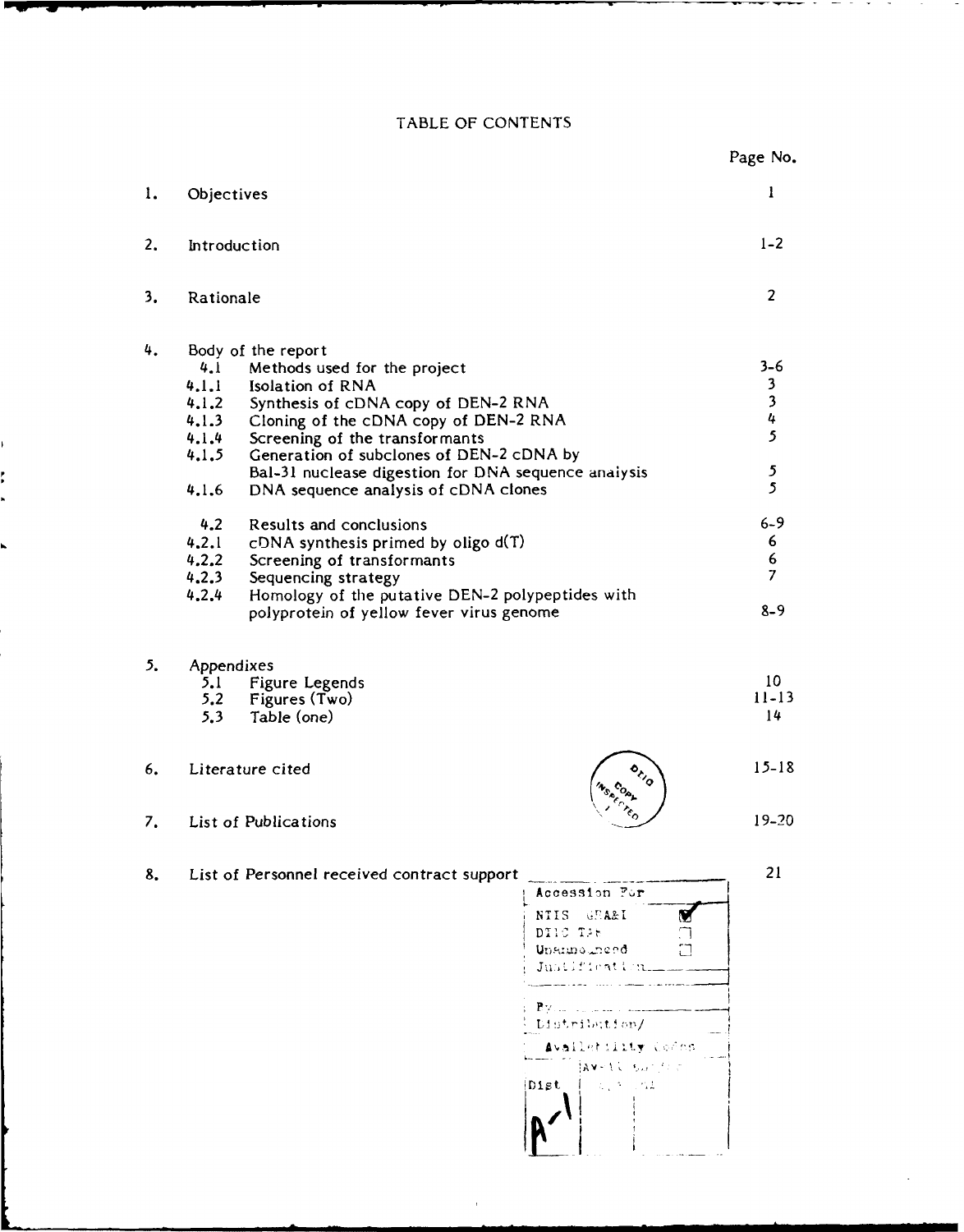The overall objective of this project is to analyze the structure of Dengue-2 virus RNA using recombinant DNA technology in order to understand the biological role of the specific antigens coded **by** the RNA genome after infection of the host cell. The proposed project is to be carried out in the following steps. **1)** Synthesize the cDNA copy of the viral RNA using reverse transcriptase; 2) Clone the cDNA using E.coli host/vector system in order to get large amounts of cDNA; **3)** Physically map these cDNA clones using several restriction endonuclease; 4) Location of the genes for the various vital antigens on the cDNAs is to be identified; 5) DNA sequence analysis of cDNA coding for specific viral genes is to be carried out; **6)** Finally, the gene for V3 (the glycoprotein **E)** is to be expressed in E.coli. **And the expressed in E.coli.** And the expressed in E.coli. **1999** 

#### INTRODUCTION:

Dengue viruses are members of the flavivirus family which contain positive stranded, non-segmented RNA genome of approximately **11** kilobases in length. The viruses are classified into four different serotypes which are distributed throughout the world and are causative agents for dengue and dengue haemorrahagic fever in humans. The virus replicates in vertebrate as well as invertebrate cells. The nucleocapsid contains the single-stranded plus RNA associated with a nucleocapsid protein, C. The viral envelope consists of one large glycoprotein, E with an approximate size of 59 Kd and a small non-glycosylated membrane associated protein,  $\mu$ M. The structural components of flaviviruses (Schlesinger, 1977; Russell, et.al., 1980) and their replication strategy (Westaway, 1980) have been reviewed.

The 42S Dengue viral RNA has a **5'** end that is capped and a 3' end that is nonpolyadenylated (Wengler et al., **1978;** Cleaves and Dubin, 1979; Wengler and Wengler, **1981).** The absence of poly(A) tract at the **3'** end seems to be unique among the plusstranded viruses (reviewed in Strauss and Strauss, 1983). Westaway (1977) proposed that

**I**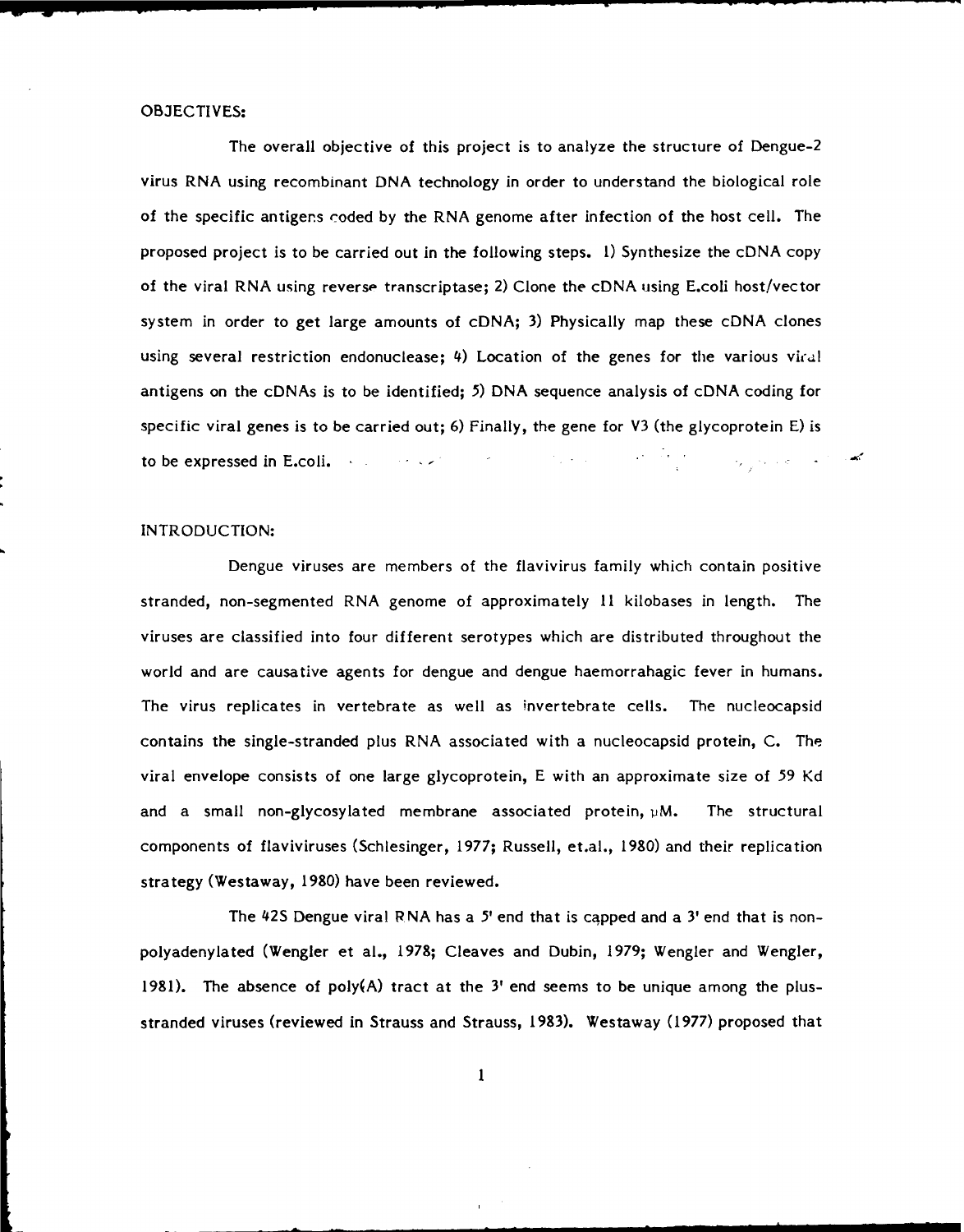three structural polypeptides, C, **E,** and M as well as five non-structural polypeptides are separately initiated and terminated during translation. On the other hand, Wengler et.al. (1979) and Svetkin et al. (1981) reported that in an in vitro translation system, only a single initiation site appeared to be used. The knowledge of the entire sequence of the flavivirus genome and the deduced amino acid sequence of the polypeptides is required to understand the translation strategy used by the viral genome. The complete nucleotide sequence of the yellow fever virus RNA **(17D** vaccine strain), another member of the flavivirus family has been determined (Rice et al., 1985). The viral RNA is 10,862 nucleotides in length and contains a single long open reading frame of 10,223 nucleotides.

I report the molecular cloning of Dengue virus type 2 (DEN-2) genome, the characterization of cDNA clones and the nucleotide sequences of three cDNA clones which total to 4,586 nucleotides in length. Translation of these DNA sequences and the alignment of the putative polyprotein segments with the yellow fever polyprotein using the dot matrix homology program allowed us to map our cDNA clones with reference to the yellow virus genome. Significant homologies exist between these two viruses in the regions encoding non-structural proteins **NS3** and NSS, suggesting an important role for these two proteins in the life cycle of the viruses.

## RATIONALE

Dengue and Dengue hemoorhagic fever are major health problems in tropical regions of the world. Current serological methods of detection of Dengue viral infections in humans is time-consuming and not very specific to a serotype due to extensive cross reactivities among dengue viruses. Due to recent advance in recombinant DNA technoloyg, it has been possible to develop specific DNA probes for use in nucleic acid hybridizations with viral genomes present in extremely small amounts in clinical samples from the infected patients for the purpose of rapid diagnosis. These sensitive techniques have been used successfully in the diagnosis of human viruses such as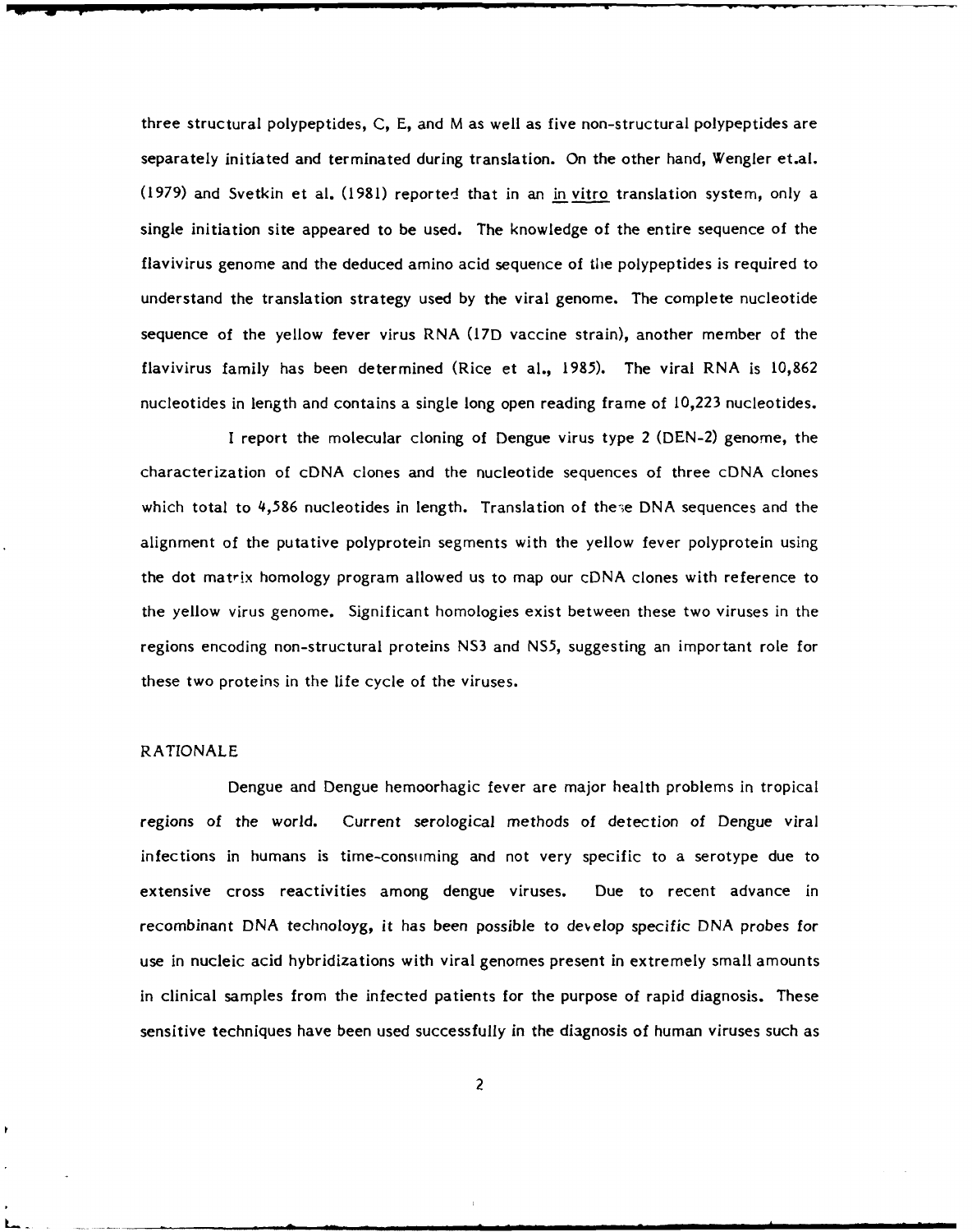herpes simplex viruses, cytomegalovirus, Epstein-Barr virus, adenoviruses, hepatitis B virus and rotaviruses. A number of complementary DNA (to Dengue Virus RNA) probes some of which have already been developed by us are needed for use in rapid diagnosis of Dengue virus infections.

## METHODS USED FOR THE PROJECT

This is the summary of the methods used to synthesize the cDNA to DEN-2 RNA and clone these cDNA molecules in E.coli host/vector system. Detailed methods used can be found in the Report Number 1-4 submitted annually.

(a) Isolation of RNA. Dengue-2 (DEN-2) virus (New Guinea strain) was grown in C6/36 clone of mosquito cell line (Aedes albopictus), mouse LLC cells or suckling mouse brain and the virus particles were purified by sedimentation on sucrose gradients as described (Smith et al., 1970; Trent and Qureshi, 1971). The virus particles were digested with proteinase K (500 µg/ml) at 37<sup>o</sup>C in the presence of 0.5% sodium dodecyl sulfate for a period of one hr. The mixture was extracted once with an equal volume of phenol saturated with iM sodium acetate, pH 4.5, twice with anhydrous ether and then precipitated with two volumes of ethanol. Viral RNA was recovered by centrifugation in a siliconzied glass tube (Corex brand from Corning Glass Co.). The pellet of RNA was dissolved in 20mM sodium acetate, pH 4.5.

(b) Synthesis of the cDNA copy of DEN-2 RNA. DEN-2 RNA ( $5\mu g$ ) was denatured with methylmercurichydroxide (Bailey and Davidson, 1976) and the denatured RNA was used as a template for cDNA synthesis by reverse transcriptase using oligo-d(T) as primer as described by Maniatis et.al. (1982). The conditions used for the second strand synthesis were the same as described by Gubler and Hoffman (1983). The size of the double-stranded cDNA was estimated by electrophoresis on alkaline agarose gel as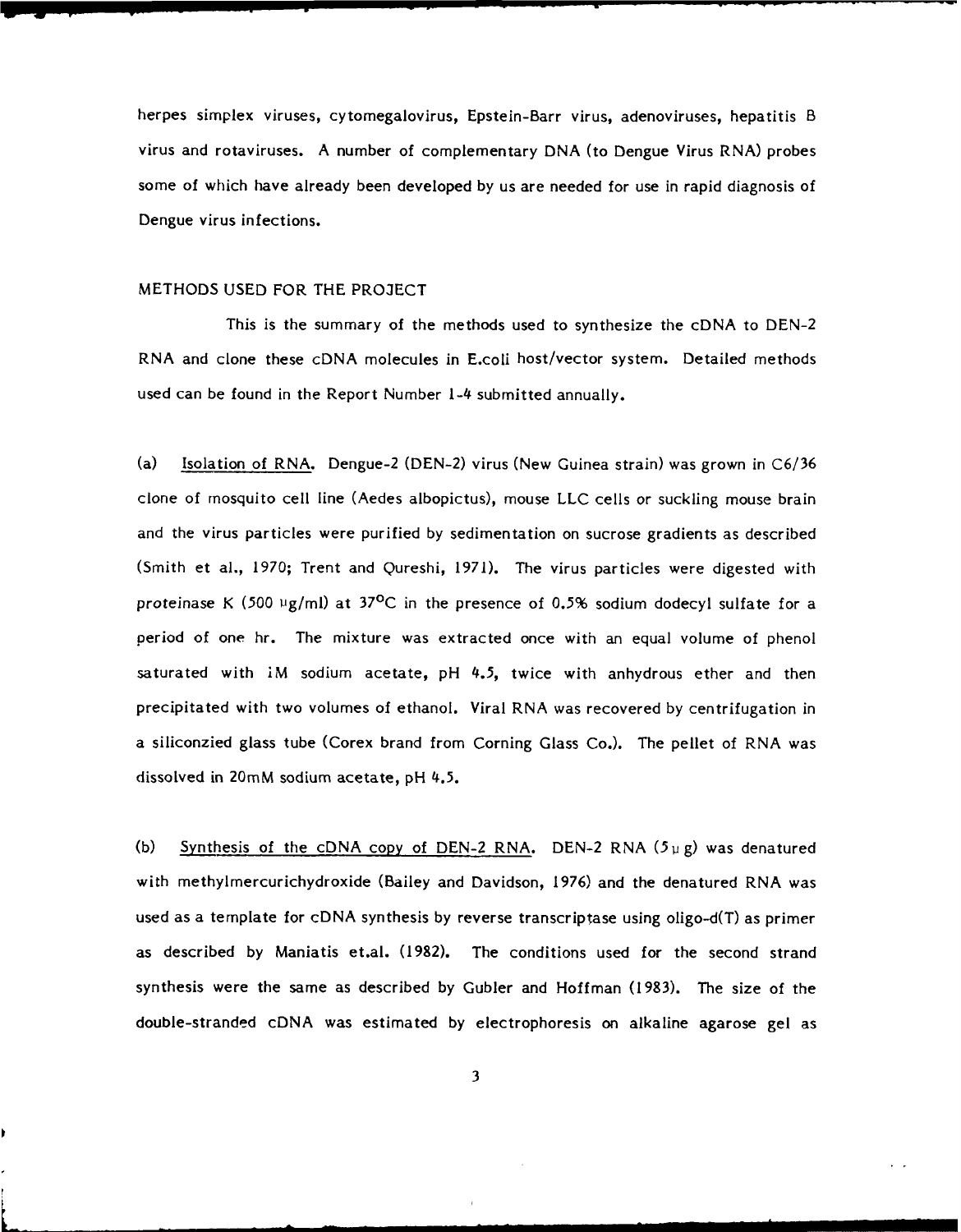described by McDonell et.al. (1977). Oligo(dC) tailing of double stranded cDNA was carried out in a reaction mixture (50  $\mu$ 1) containing 100mM sodium cacodylate (pH 6.9), 1mM CoCl<sub>2</sub>, 0.2mM dithiothreitol, unlabeled dCTP (64  $\mu$  M), 35 Ci of ( $\lambda$  <sup>32</sup>-P)dCTP and 17 units of terminal transferase. An average of 13 residues were added to each 3' end of cDNA. The cDNA was then fractionated by agarose gel electrophoresis and recovered from the gel by adsoption to glass powder in the presence of 6M NaClO<sub>u</sub> and subsequent elution from glass powder using 10mM Tris-HCI, pH 7.5 containing 1 mM EDTA (Vogelstein and Guillespie, 1979).

(c) Cloning of the cDNA copy of DEN-2 RNA. The vector used for cloning the cDNA was the derivative of pUC13 constructed by Dr. Ray Wu (Cornell University, Ithaca, New York). The Pvull site present in pUCI3, 200 bp upstream from the Hind **III** site (Vieira and Messing, 1982) was converted into a Stul site in pUCI3'-I. The vector DNA **(10** g) was linearized with Pstl and then oligo(dG) tail was added to the 3' end using the terminal transferase under the same conditions as above except that  $(3H)dGTP$  (40  $\mu$  M) was used. It was estimated that about **10** dG residues were added to eacti 3' end of the vector DNA. Annealing of oligo(dG)-tailed vector (300 ng) and oligo(dC)-tailed DEN-2 cDNA (30 ng) was carried out by incubating the reaction mixture at  $58^{\circ}$ C for 60 min. The reaction mixtuire (25' I) contained 10mM Tris-HCI, pH 7.5, **1** mM EDTA and 150 mM NaCI. E.coli JM83 were made competent for transformation following the procedure described **by** Morrison (1979) and the cells were transformed with the annealed DNA following the procedure described by Guo et.al (1983). The transformed cells were plated on yeast extract tryptone agar plates containing ampicillin **(100** ig/ml), isopropyl thiogalactoside (4  $\mu$ g/ml) and X-gal (40  $\mu$ g/ml). The transformants (white colonies) were picked for further characterization.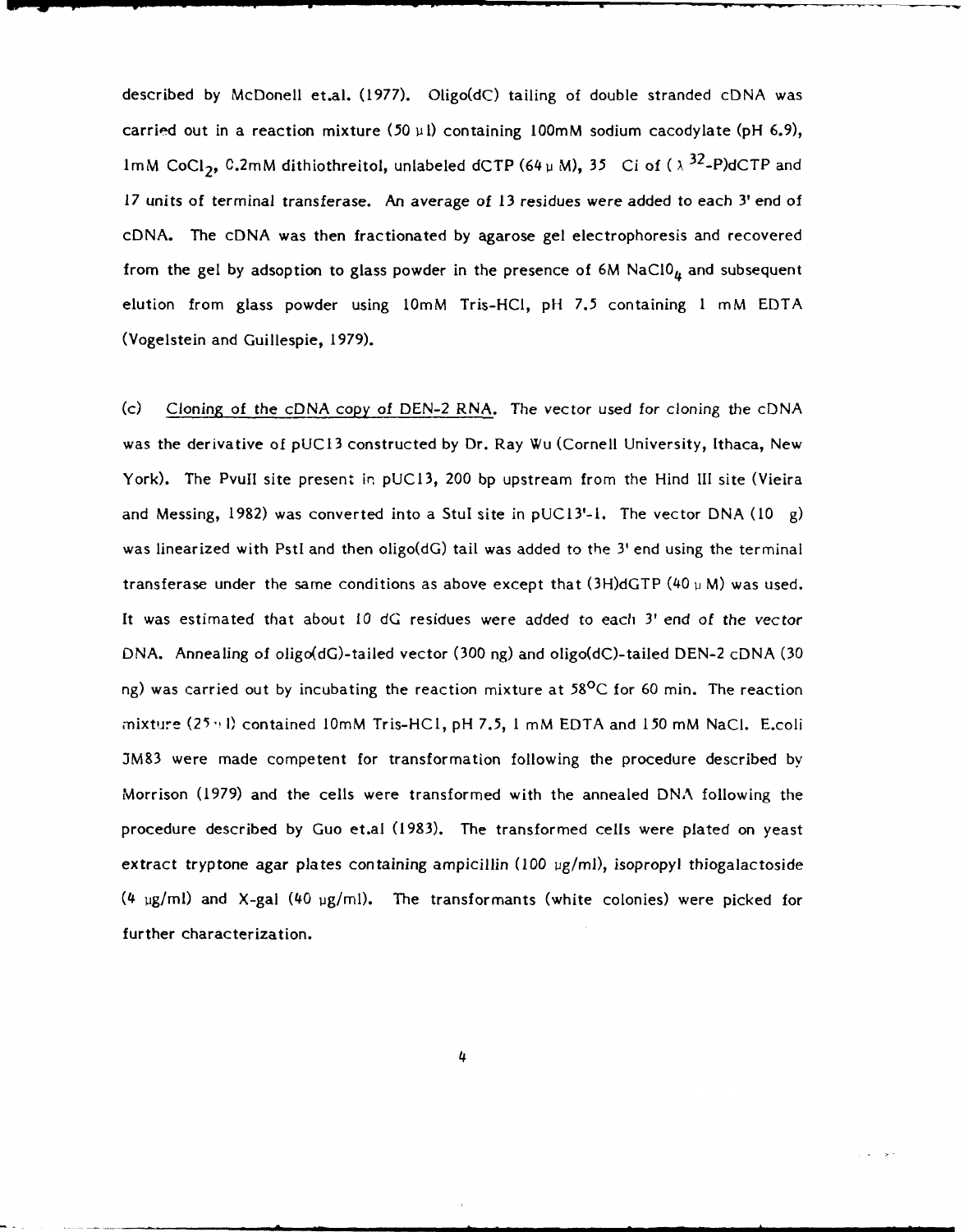(d) Screening of the transformants. The transformants were screened by colony hybridization (Grunstein and Hogness, 1975) as well as by restriction endonuclease cleavage of the plasmids isolated from these colonies. The probe used for colony hybridization was prepared by using calf thymus random primers (Taylor et.al., 1976; Rice et al. **1981)** and reverse transcriptase on DEN-2 template. The plasmids isolated from these colonies were digested with Pstl and the sizes of the cDNA released were estimated by electrophoresis on agarose gels.

(e) Generation of subclones of DEN-2 cDNA by Bal-31 nuclease digestion for DNA sequence analysis. The subcloning of DEN-2 cDNA clones was carried out according to Guo et.al. (1983). The plasmid was linearized with Sall and was digested with Bal-31 in a reaction mixture containing 20 mM Tris, pH 8, 12 mM MgCl<sub>2</sub> 12 mM CaCl<sub>2</sub>, 600 mM NacI, **1** mM EDTA and **10** units of Bal-31. The reaction was stopped by EDTA (25 mM). The DNA was phenol extracted and ethanol precipitated. The DNA was treated with Klenow's DNA polymerase and was subsequently ligated to Sall linkers (Maniatis et.al., 1982). The progressively shortened cDNA and vector DNA molecules were separated by digestion with Pstl, followed by electrophoresis on low melting agarose. The cDNA molecules were eluted and were cloned between Sal-I and Pstl sites of pUCI3'-1 using **JM** 83 as the host strain. The transformants were screened for the inserts to give a ladder of decreasing sizes which were spaced approximately 200 bases apart. A set of clones were chosen which exhibitied this ladder for DNA sequence analysis.

(f) DNA sequence analysis of cDNA clones. The subclones of DEN-2 cDNAs generated **by** Bal-31 were digested with BamHl (site located at the shortened end of cDNA) to linearize it and labeled with ( $\lambda$ -<sup>32</sup>P dAMP) in a reaction catalyzed by DNA polymerase (Klenow's fragment) in the presence of unlabeled dNTPs. The 5-termini were labeled with polynucleotide kinase and ( $\lambda$ -<sup>32</sup>P) ATP as described by Maniatis et.al. (1982). The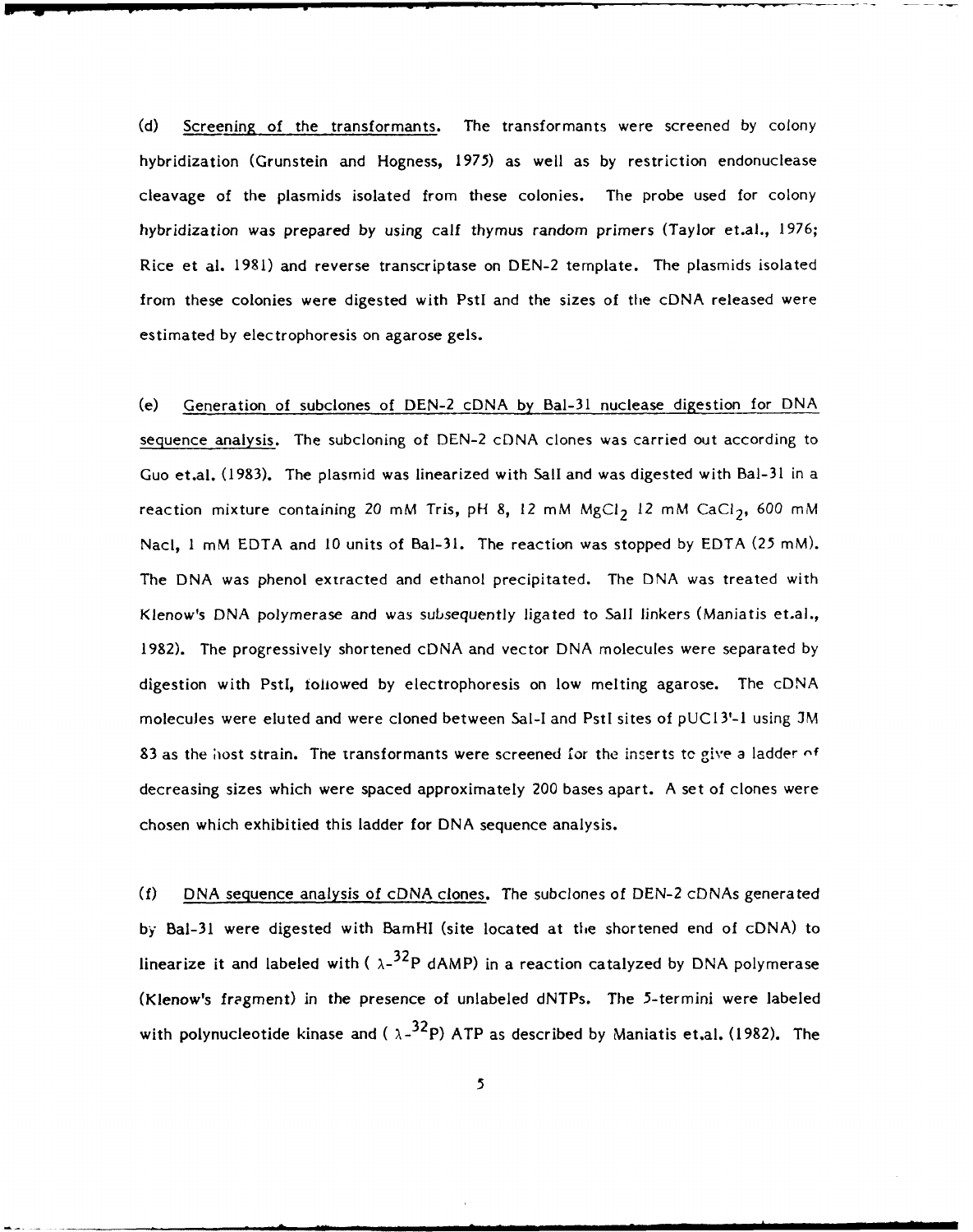labeled DNA was purified by electrophoresis on low melting agarose after digesting the DNA with Pstl. The DNA was sequenced following the procedure of Maxam and Gilbert  $(197)$ .

#### RESULTS AND CONCLUSIONS

(a) cDNA synthesis primed by oligo d(T). Studies carried out by different groups have shown that flavivirus RNAs do not contain a 3'terminal poly(A) tract (Wengler et al. 1978; Wengler and Wengler, **1981;** Cleaves and Dubin, 1979; Vezza, et al., 1980; Duebel et al., 1983). The studies reported by Blok (1984, 1985) and by us for DEN-2 indicate that cDNA could be synthesized to DEN RNA from all four serotypes using oligo d(T) **12-18** as primer for reverse transcriptase. The 3' terminal sequences of DEN-2 genome is unknown at present. If it is similar to yellow fever virus RNA which contains purine rich regions (Rice et al., 1985), it is possible that oligo  $d(T)$  priming for cDNA synthesis was initiated from these regions.

(b) Screening of transformants. The transformation of Ecoli **JM83** by the annealed mixture of pUC13'-I vector and the cDNAs gave rise to eleven positive colonies when screend by colony hybridization (Grunstein and Hogness, 1975). These clones were screened further for the sizes of the DEN-2 cDNA insert by digestion with Pstl. Nine clones, pVVI, 2, 4, 7, **8,** 9, **11,** 15 and 17 were found to release the cDNA insert, which ranged from 900 bp to 1950 bp. The clone, pVV17 had the largest cDNA insert (1.95 Kb). Two clones, pVV14 and pVVI8 had an insert size of about 1.6 Kb each but seem to have lost one of the PstI sites.

Southern hybridization analysis of these cDNAs showed that the cDNA from pVVI7 clone hybridized to the other cDNAs from clones, pVV2,4,7,8,11 and 15 but not to those from **pVVI** and 9 (see Report Number Three). However, the cDNAs from pVVI and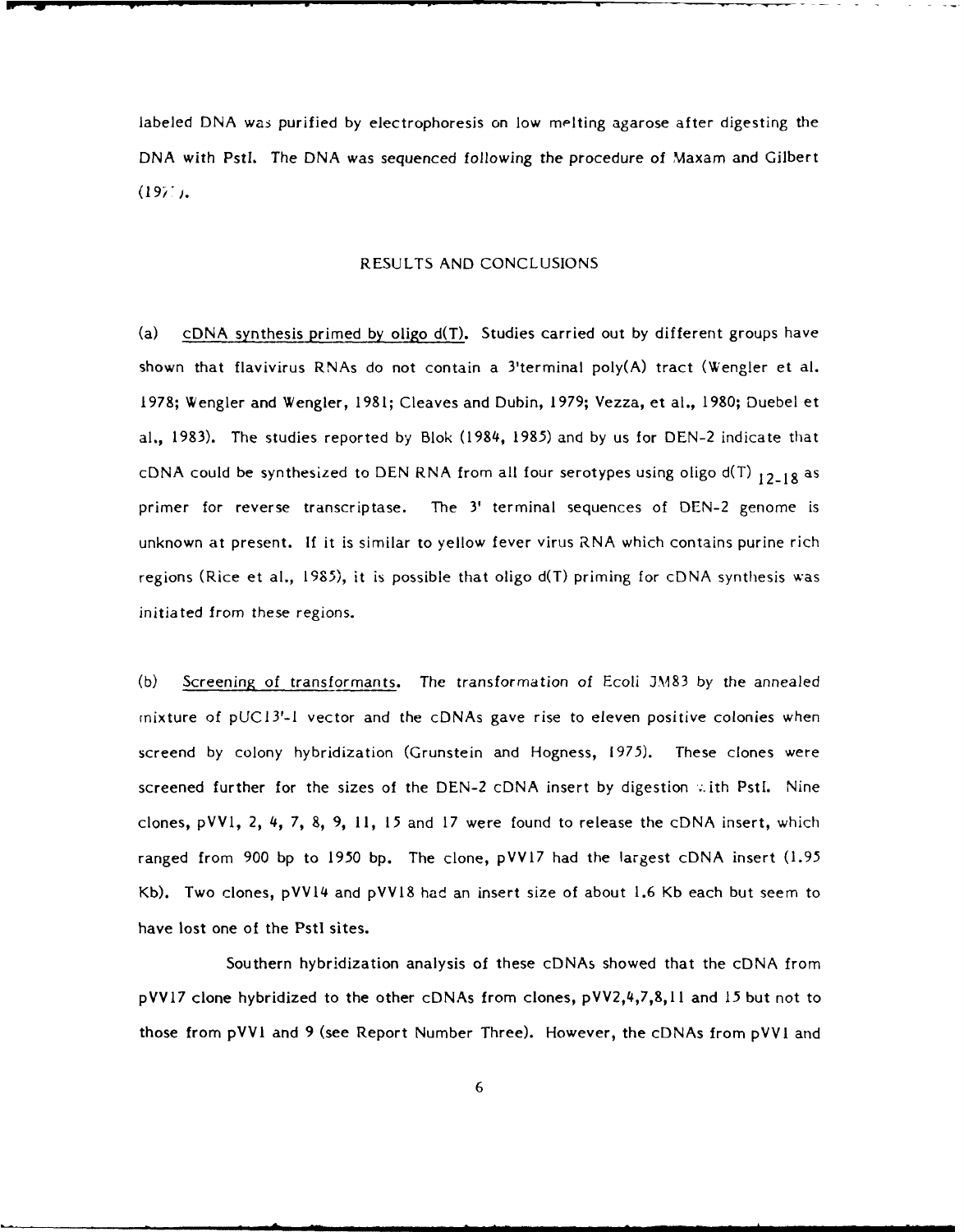9 hybridized to each other and restriction enzyme cleavage analysis indicated that these clones overlapped by about 450 bp. Three clones **pVVI,** 9 and 17 were chosen for further structural characterization. In order to establish that these clones were derived from DEN-2 RNA, hybridization of nick-translated cDNAs from these clones to the total RNA isolated from uninfected and DEN-2-infected mosquito (C6/36) or mouse (LLC) cells were carried out. The probes hybridized specifically to the RNA isolated from the infected cells or from the virions used as control.

(c) Sequencing strategy. For the nucleotide sequence analysis of these three cDNAs, the strategy described by Guo et al. (1983) was used. In summary, the target DNA to be sequenced was progressively shortened from one end by digestion with Bal-31 nuclease. Then, synthetic restriction enzyme linkers were added to the shortened ends, followed by digestion with restriction enzymes to release the nested set of target DNA molecules. These DNA molecules were cloned into pUCI3'-l vector at the polylinker region. The sizes of the progressively shortened cDNA inserts were selected by mini plasmid preparation and restriction enzymes digestion such that they were approximately 200 bp apart. DNA sequence analysis of these subclones were carried out from the site which was progressively shortened by Bal-31 by using the chemical method of Maxam and Gilbert (1977). The nucleotide sequences of the cDNA subclones, generated from the parent cDNA clones (pVVI, 9 and 17) by Bal-31 nuclease overlapped with each other as expected. Any ambiguities in the sequence data were verified by sequencing independent subclones in the desired size range as well as by sequencing the complementary strand from the 5' terminus. The composite nucleotide sequence of the overlapping cDNAs from pVVI and 9 clones and the sequence of the cDNA from pVVl7 are given in Annual Progress Report number 4.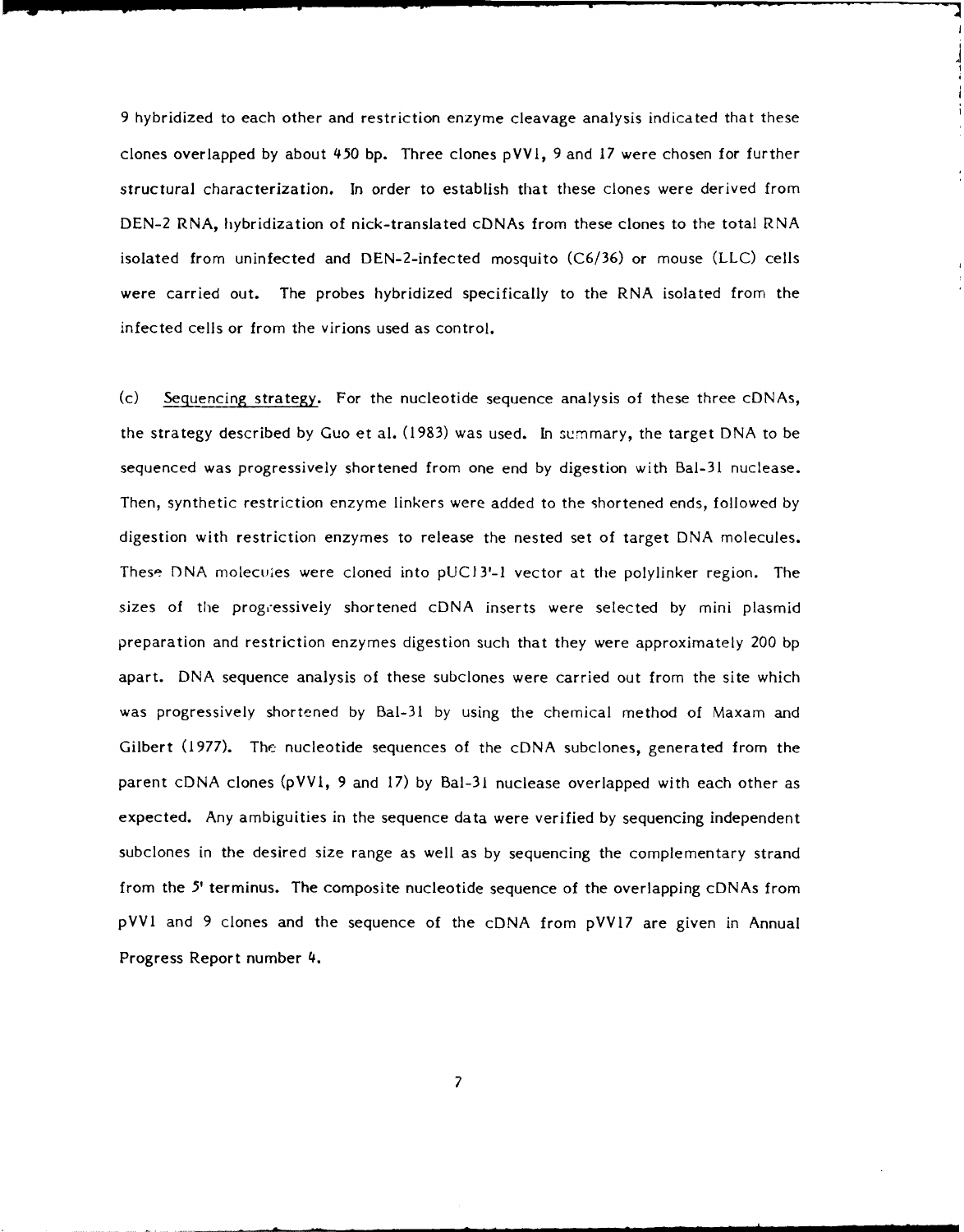(d) Homology of the putative DEN-2 polypeptides with the polyprotein of yellow fever virus genome. Translation of the DNA sequence in all six possible reading frames indicated that there is one long open reading frame (ORF) in reading frame 3 for the entire length of both DNA sequences. Other reading frames contained no significant ORFs. The two putative polypeptides coded by these regions which are 885 and 643 amino acids in length, respectively are also shown in Annual Progress Report Four.

Since the complete nucleotide sequence of the yellow fever virus RNA is known (Rice et al., 1985) it was possible to align and map the DEN-2 polypeptides using the facility of Protein Identification Resource (PIR) on-line system (Georgetown; Washington D.C.). Fig. 1 (a and b) shows the alignment of the DEN-2 polypeptide 1 and 2 with the polyprotein of yellow fever in the region of 1046-1942 and 2132-2778, respectively.

The comparison of putative C-terminus of yellow fever virus NSI which was assigned from the molecular weight estimates (Rice et al., 1985) with the corresponding region of DEN-2 virus genome shows that there is a fairly conserved region between amino acid no. 1047-1131 of YF polyprotein and the corresponding position 1-85 of the putative DEN-2 polypeptide **I** (see Fig. la and 2a). Fig 2a and 2b show that this region is essentially hydrophilic except for two small hydrophobic domains. However, in the Cterminal domain of **NSI** between 1132- 1187 of the YF polyprotein, there is little amino acid sequence homology. Yet, there are two hydrophobic domains in this region which seems fairly conserved. The comparison of the region encoding the putative ns2a (1188- 1355), ns2b (1356-1484) and a major portion of ns4a (2132-2394) of YF (Rice et. al., 1985) with the corresponding regions of DEN-2 (Figs 1a  $\&$  2a) show more similarities when their hydrophobicity plots are compared rather than their primary sequences. The percent homology between YF and DEN-2 sequences in the coding regions for the non-structural polypeptides varies from 15% in ns2a region to a value of about **51%** in the NS3 and NS5 regions. The values of ns2b and ns4b are intermediate, being 32% and **37%** respectively.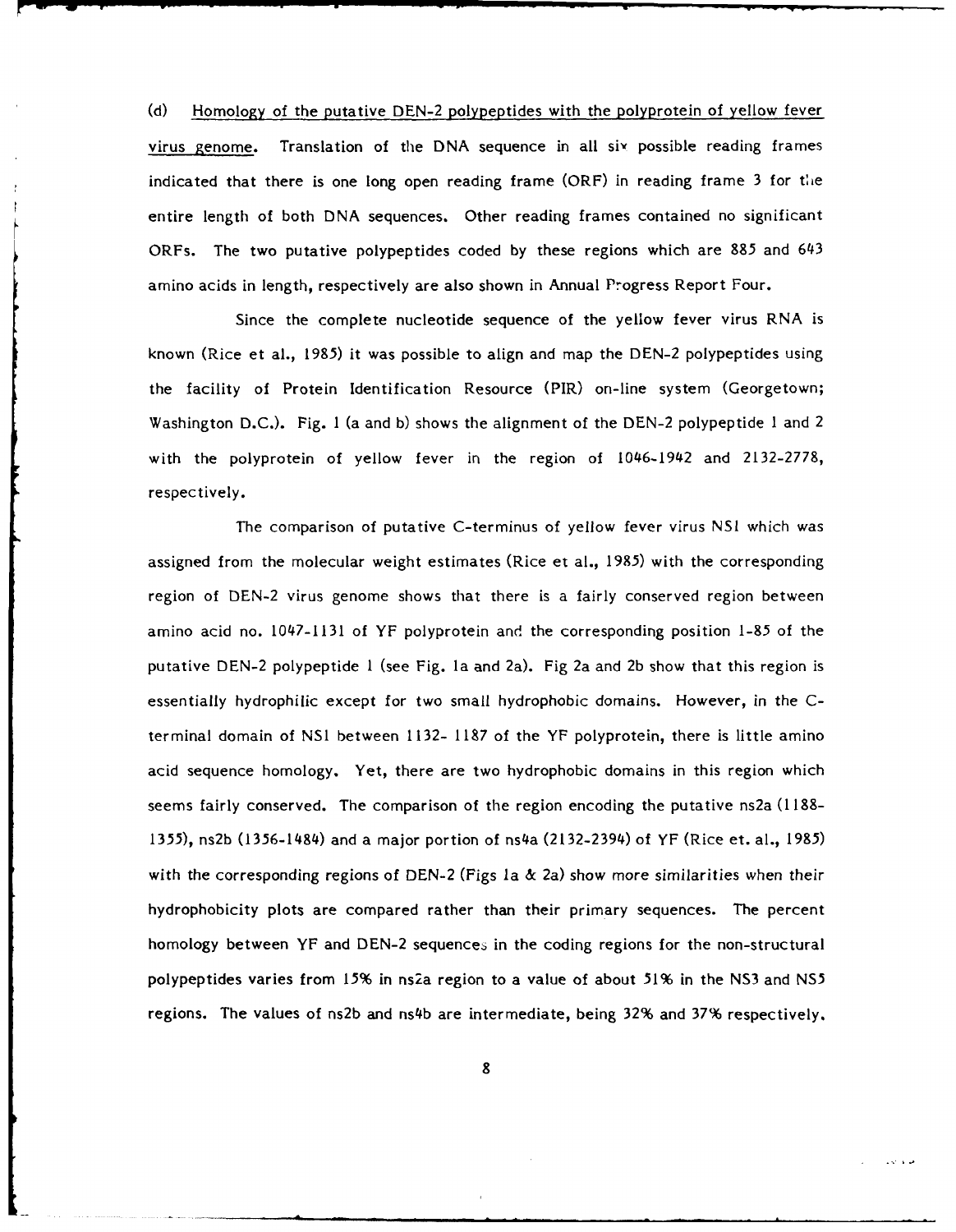The putative coding regions for NS3 and **NS5** appear to be fairly conserved in the two viruses examined (Fig. la & **Ib;** Fig. 2a-d), which suggest an essential role for these proteins in the life cycle of the virus.

Since the ORFs span through the entire length of the cDNA clones and the two putative DEN-2 polypeptides show homology to the region of the yellow fever polyprotein encoding non-structural proteins, it appears that the genetic organization of the DEN-2 genome is similar to that of yellow fever virus. The conserved domains of YF and DEN-2 support the notion that all flaviviruses descended from a common ancestor.

Assuming that the non-structural proteins will be produced by a similar proteolytic cleavage of the polyprotein precursors of yellow fever and DEN-2 viruses, these putative cleavage sites in DEN-2 polypeptides **I** and 2 were compared for homology with the assigned cleavage sites in the yellow fever virus polyprotein (see Table I). The sequences at these potential sites are very similar for YF and DEN-2 and in general contain double basic amino acids except for ns2a and NS3. For NS3 cleavage of DEN-2, the site *corresponding* to position 1484 of YF polyprotein, KQRA (Table **1)** does not contain double basic amino acids. However, another potential site, VKKQ containing this general feature is located two amino acids upstream. The exact cleavage sites of any of these flavivirus proteins can be accurately determined only from the knowledge of the  $NH<sub>2</sub>$ -terminal as well as the COOH-terminal sequence data. Further work is in progress to determine the complete nucleotide sequence of the DEN-2 genome in order to understand the genomic organization of this flavivirus.

During the last contract period, it was possible to analyze the structure of the dengue virus genome coding for the non-structural proteins. These results gave valuable information regarding the evolutionary relationship/of dengue virus with another flairvirus (yellow fever virus). The sequence data is useful in the synthesis of oligonucleotide probes to be used as primers for the cloning and sequence analysis of the region encoding the structural proteins, especially the glycoprotein **E.** Such studies are in progress.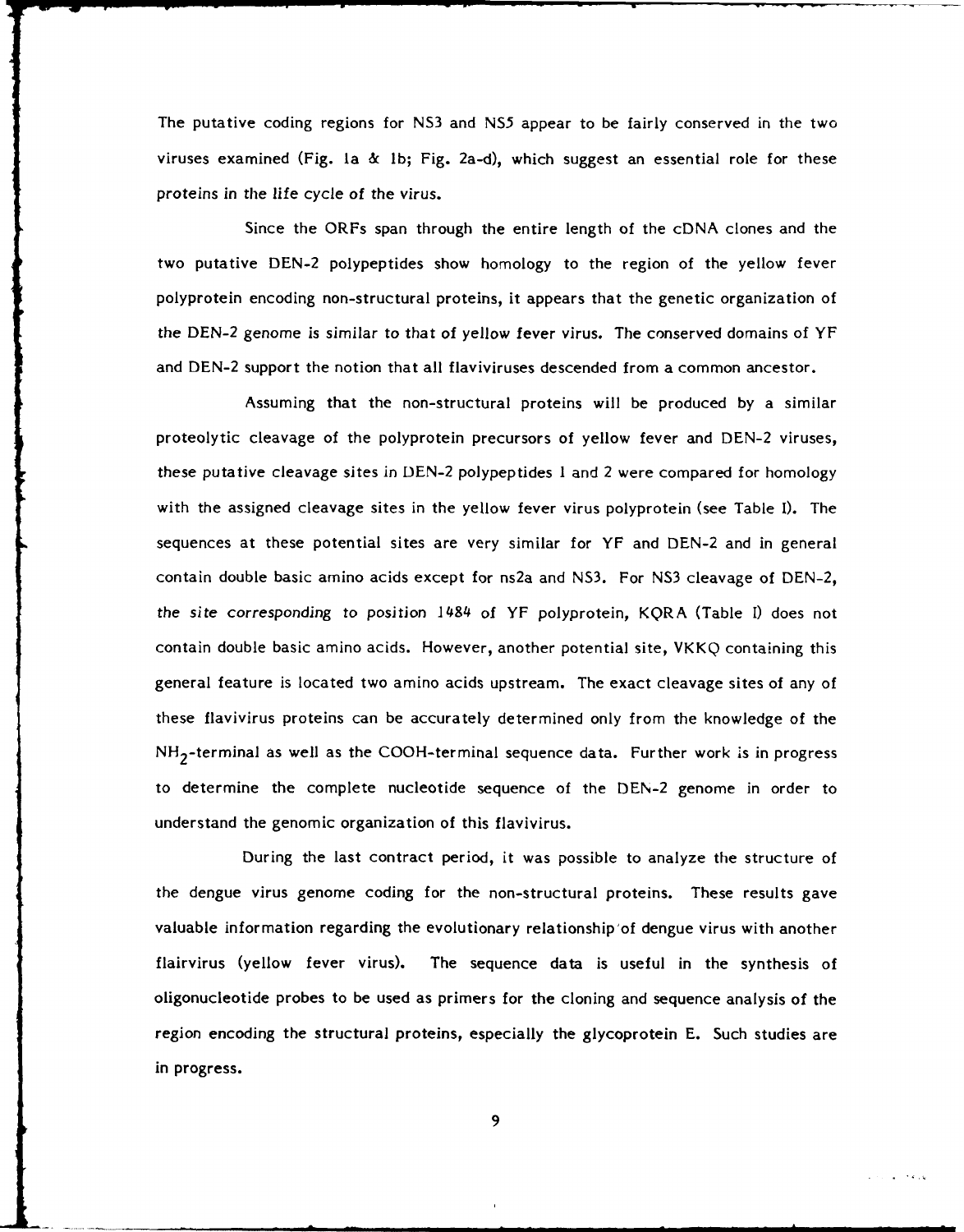#### APPENDIXES

Figure **I** Alignment of DEN-2 polypeptides **I** and 2 with the yellow fever virus polyprotein.

- a. For alignment, the polyprotein sequence of yellow fever virus genome published by Rice et al. (1985) between amino acid #1050-2000 and the DEN-2 polypeptide **I** from Fig. 6a (in Report Number Four) were used in the program from the Protein Identification Resource on-line system (Georgetown).
- **b.** alignment between the polyprotein from yellow fever virus between the amino acid #2150-2800 and the DEN-2 polypeptide 2 (from Fig. **6b** of Report Number Four) is shown.

Figure 2 Hydrophobicity plots for the putative DEN-2 polypeptides I(A) and 2(C) and the corresponding regions of YF polyprotein (B & D, respectively as shown in Fig. la & b). The plots were generated by the hydrophobicity program of PIR (Georgetown) on-line system, using the values of Kyte and Doolittle (1982). All other parameters were set to the program's default's values. Positive values represent hydrophobic regions, which are often buried in the interior of proteins. The locations of the assinged cleavage sites of YF polyprotein to give rise to non-structural proteins are indicated by vertical arrows (Rice et al., 1985). From left to right, in Fig. 2b, the arrows define one or both the boundaries for **NSI,** ns2a, ns2b, and NS3 respectively; and in **2D,** for ns4a, ns4b and *NS5,* respectively.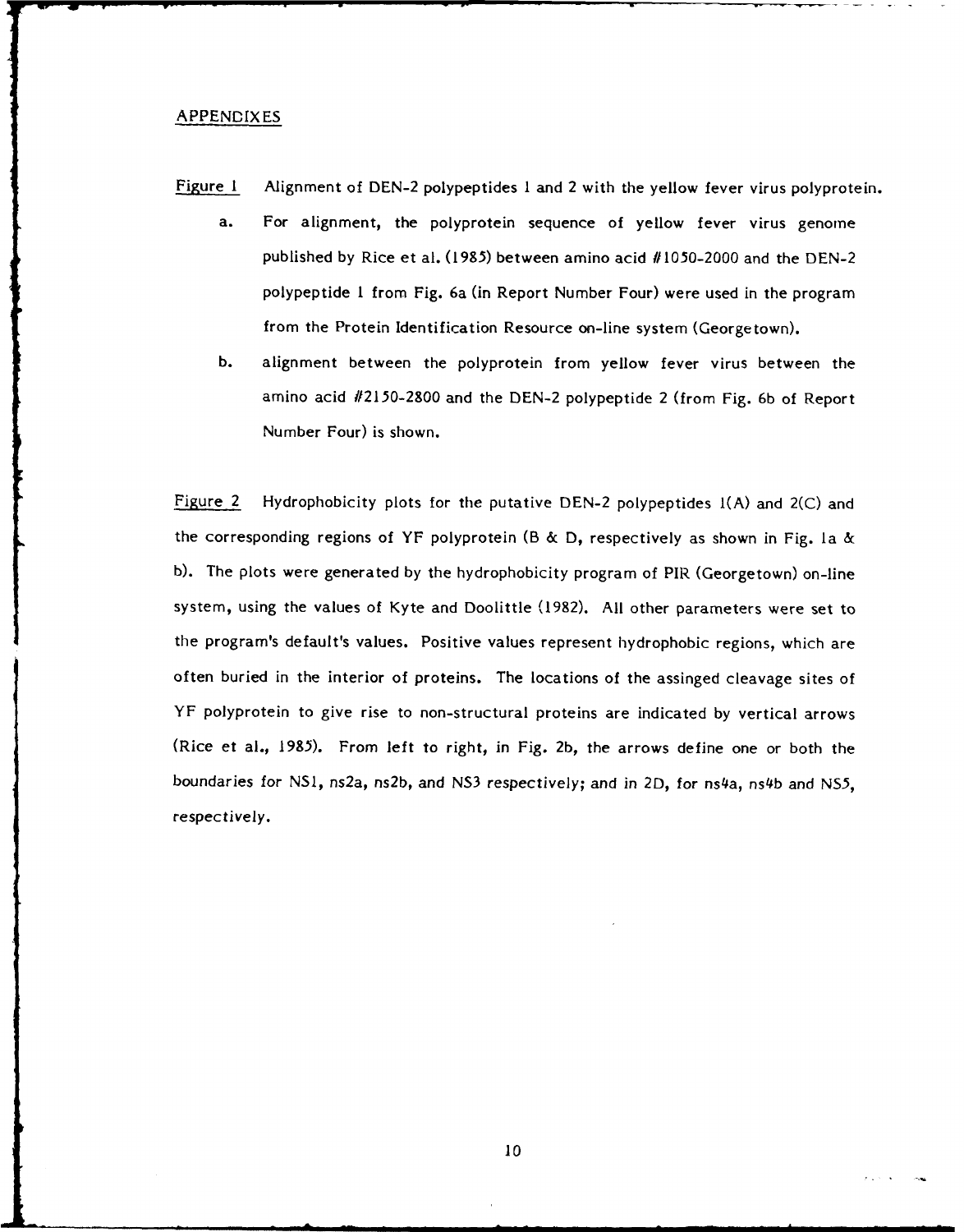**DEN2 I-------------------------** KLENFEcETTWTEDC6NmR9PTTAILTEVcR1TLPPLRY9ED6CWYBI(IR1KEk **<sup>I</sup>II IIIIIII 1\*112811111 13 11 1 111 31113111 fF** 366 KECEWL **TNT I6TSVEUE1WMI6P9UIM1PYTNBlfgPLVNRY EAM#801TSVI** li36NCh9TRSTTN6VIPEUCCR9CTNUYWFHIOUGCUYPI IRPRTH DEN2 74 EENLYWBLVTAGNOQIDNFSLGYLGNALFLEEMLRTRYGTKNAILLYAVSFVTLITGNMSFRDLGRYNVNVGATNTDDIGNGVTYLALLAAFKVRPTLDLDYSLRKLTSKELNHTTIGI- $\sim 20$  $\pm 1$  $\sim 10^{-11}$ **Contract Contract Street**  $\mathbf{r}$  and  $\mathbf{r}$ YF 1128 ESHLYRSWYTAGEIHAVPFGLYSIWITANEVVLRKROGPKONLYGGVVLLGANLYGOVTLLDLLKLTVAVGLHFHENNINGGDANYNALIAAFSTRPGLLIGFGLRTLWGPRERLVLTLGAA  $\rightarrow$   $\rightarrow$   $\rightarrow$   $\rightarrow$ DEN2 193 -VLLSQSTIPETILELT<del>DALALGKOGS</del>KHVRKHEKYQLAVTINAILCVPNAVILQNANKVSCTILAVVSVSPLFLTSSOQKADUIPLALTIKGLNPTAIFLTTLS----RTNKKRSMPL6 **II I I it: I I I a 1a: 3 111 1 I 1321** VF 1248 WVEIALBEVWBBLUKYLMAVSLCILTINAVASRKABNTILPLMALLTPVTNAEVRLAANFFCAVVIIGVLNBNFKBTSWGKTIPLVALTLTSYLGLTGPFLGLCAFLATRIFGRRSIPVW  $L_{\geq 0.2b}$ DEN2 308 EAINWONVSILASSLLKNOIPHTGPLVAGGLLTVCYVLTGRSADLELERAADVKWEDGAEISGSGPILSITISEDGGMSIKNEEEE@TLTILIKTGLLVISGLFPVSIPITAAANYLWE **131 111it 11 3111 13 111 13 i 33t 1 333II It it 33 :8aI <sup>3</sup>** YF 1360 EALAAAGLYGYLAGLAFGEWEWFLGPTAVGGLLWWLYSYAGRYDGLELKKLGEVSWEEEAETSGGSARYDVALSEGGEFKLLSEEKVPWBQVVNTSLALVGAALHPFALLLVLAGWLFHV RM2 428 VKK**ORAGVLWUVPSPPPVGKAE--LEDGAYRIKQKSILGYSQIGAGVYKEGTFHTHMNVTRGAVLMWKQKRIEPSHADVKKBLVSCGGGWKLEGEWKEGEEVOVLALEPSKWPRAVQTKP I: I 33I I3 33 I 133111 I3 I3 11 133 <sup>11332</sup>3: 3 13111 1 11311 3 1111 :11 :I**  $1.1<sub>1</sub>$ VF 1480 RGARRSGIVLINDIPTPKIIEECENLEDGIYGIFGGTFLGAGGRGVOVAGGOVFHTWMVTRGAFLVRNIKKLIPSIMGVKEDLVAYGOGMKLEGRUDGEEEVOLIAAVPOKWVWVOTKP  $\rightarrow$  NG3 DEN2 544 BLFKT-IMSTIBAVBLIFSPSTSBSPIIDKKGKVVBLYBNBVVTRSBAYVSAIABTEKSIEDNPEIEDDIFAKRKL--TIMULHPBABKTKRYLPAIVRGAIKRGLRTLILAPTRVVAAE **I3 I I 3 3 1 3 3111331 1 3 3 33 111 31133 3 1 a I I3 I I333 I I I 3I I333III 131 3II III<sup>3</sup>** YF 1600 SLFKVRNGGEIGAVALBYPSGTSGGPIVNOMGEVIGLYGNUSILVOONGFVBAISGTEVKEEEKEELGEIPTHLKKGNTTVLDFWPGAGKTARFLPQILAECARRALRTLVLAPTRVVLSE DEN2 663 HEEALROLP IRVOTPA INAEHTORE IVOLNDIMTFTNIKLSPVRVPNYNLI INDEANFTOPAS IAANGY ISTRVENGEAAG IFNTATPPOSROPFPOSHAP INDEERE IPERGASSOHEN **3 I I3 I3 I I I3 1 3 I 3 3 31 1 3111113 1111111 1 1 1 1 1111111 1 13 331 1 11 1 1Il** YF 1720 HKEAFI**IGILDVKFNTOAFSANDUDREVI BANCNATLIYRNLEPTRVVRKEVI INDEANFLOPASIAARDUAANRAAANESATILMTATPPBTSDEFPHDNGEIEDVOTDIPSEPUNTGHON** DEN2 783 VTDFK**aktynfypstkaandtaaclaknakkytalskktsdae**yvktrtnundfvyttdisendanfkaervtdprrchkpviltdoeervilagpypvths6----------------YF 1846 ILABKAPTANFLPSIRAANVAAAGLAKAGKSVVVLINKTFEREYPTIKGKKPBFILATDIAENGANLCVERVLDCRTAFKPVLVDEGRKVAIKGPLRISASSAAGRRGRIGRNPNRDGDS **DE02 -------------------------------------- m** YF **1968 YYYSEPTSENNANNVCHLEAGNLLDNNEVRGONVAPLYGVE**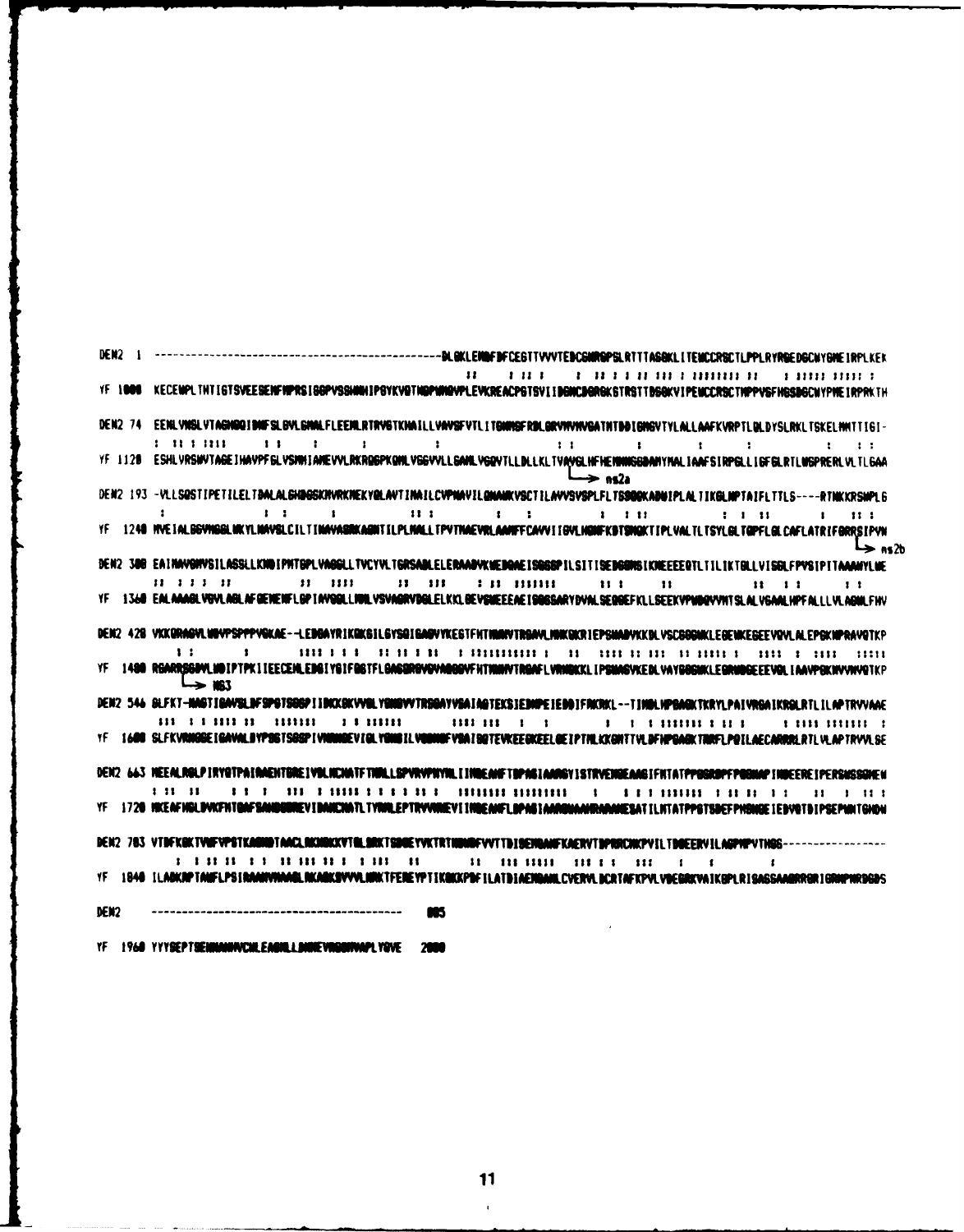| DE N?                                                                                                                                      |
|--------------------------------------------------------------------------------------------------------------------------------------------|
| ,,,,,,,,,                                                                                                                                  |
| 2120 PDFLAKKOREANDTISVFLNSEERSDAVRMALSNUPEANTIVNLFTLANLLTSRUPIFFWDPKBIRMMANNSTMARKSYLNPLDAVKPTNISVVNLIFFVLNVVVIPEPGRORSIRDNO               |
|                                                                                                                                            |
| DENZ 107 LTYVVIAILTVVAATMANENAFLEKTKKOLOLOGITTOOPEDAIL--DJOLMAGANTLYAVATTFVTPIAJANGIEMOOVAVOLTAJANDATVLHMLOKOMPLOKNUIGVPLLAIDCYSO          |
| 111 11 111 111 1111 1<br>.                                                                                                                 |
| YF - 2240 -VAYL I 161L TL VSAVAANEL MILEKTKEIN,FAKKKIL IPRAAMPALIN JAPAAMSTVYVOIVTHLAPHLHMILEKYKKE ALSGEAARGAN SPHOKOENSVIHLL VSGMYS       |
|                                                                                                                                            |
| DEKZ 227 VNP1TLTAALFLLVANVAIT <b>apalaakataeaakataka muuptvaritvidlapievapva-ekalauvallvlcvtovluortvaalcealtlatopistlueauponfunttiavs</b>  |
| 1.11<br>$\mathbf{z}$<br>- 1 1 1                                                                                                            |
| YF 2340 I TWPLLCSIGCANLIMIN, ILPSIKABBBKLAGNAVFHUWAENPVVDGAPTVDIEEAPENPM.VEHKLALVLLLALSLADVANCRTPFSLAESIVLAGAALAPLIEENTSLLMHEPHAVS         |
|                                                                                                                                            |
| REKO (344) MAN DERRAYLARARLA SUKKATTUTNIR TRULIE TLABARKAN MALAKSER UNKARA MEMULAKAN LAMARKAN ALAN MENUWITPERKWIN OCHROOKSYYC              |
| $\mathbf{1}$<br>                                                                                                                           |
| 2400 HTOMODOMYAFYOVRYNLAKIKTOODOGAN--AKTLAEVAKOELALIAKOAFELVKRTDIVEVOODTADDALADOKVOTOVAVOODTAKLANFIEROYVKLEOKVIALOCOROGOCYYA               |
| BEK2-445-BIRLINNIENKIRLINIGREHREEP (PHISTVOHN, VIL GROVOVAT VAPEKEDVLLED)GEGROVPTVEARRYLINIGREHLEDING-FC (KVLOPVVPDV) EENGEALGAKYOGALVANPL |
| 11 111 1111 1 11 1 111 11<br><br>.<br>$\mathbf{m}$                                                                                         |
| 2996 AANGVADIKAFTLAAANGUVININAALANALITFENETDENALAPUUCDILLCDEAAANAVTAAGRTUUVLDTVANILACAVONFCVKVLAPVIPDVLEKLELLOAFOGTVLANPL                  |
|                                                                                                                                            |
| <u>1912 - 194 - SIMKTIENVOORMAAN IVSDONKI SAN, HAP TIMMAAA TYSPONIA AAN TANIA HET NIE 1940 - 1940 1940 1940 1940</u>                       |
| $\bf{u}$ $\bf{u}$ $\bf{1}$<br><b><i>REARBERT</i></b>                                                                                       |
| YF – 2710 - DANG THEINY YVOGARDINY TFT VANFTDALLANMINING TOKYTLEADY TLP 16 TROVET BKOPLIKEA LEEDVANA IKREYN TOMF                           |

12

 $\sim 10^{-10}$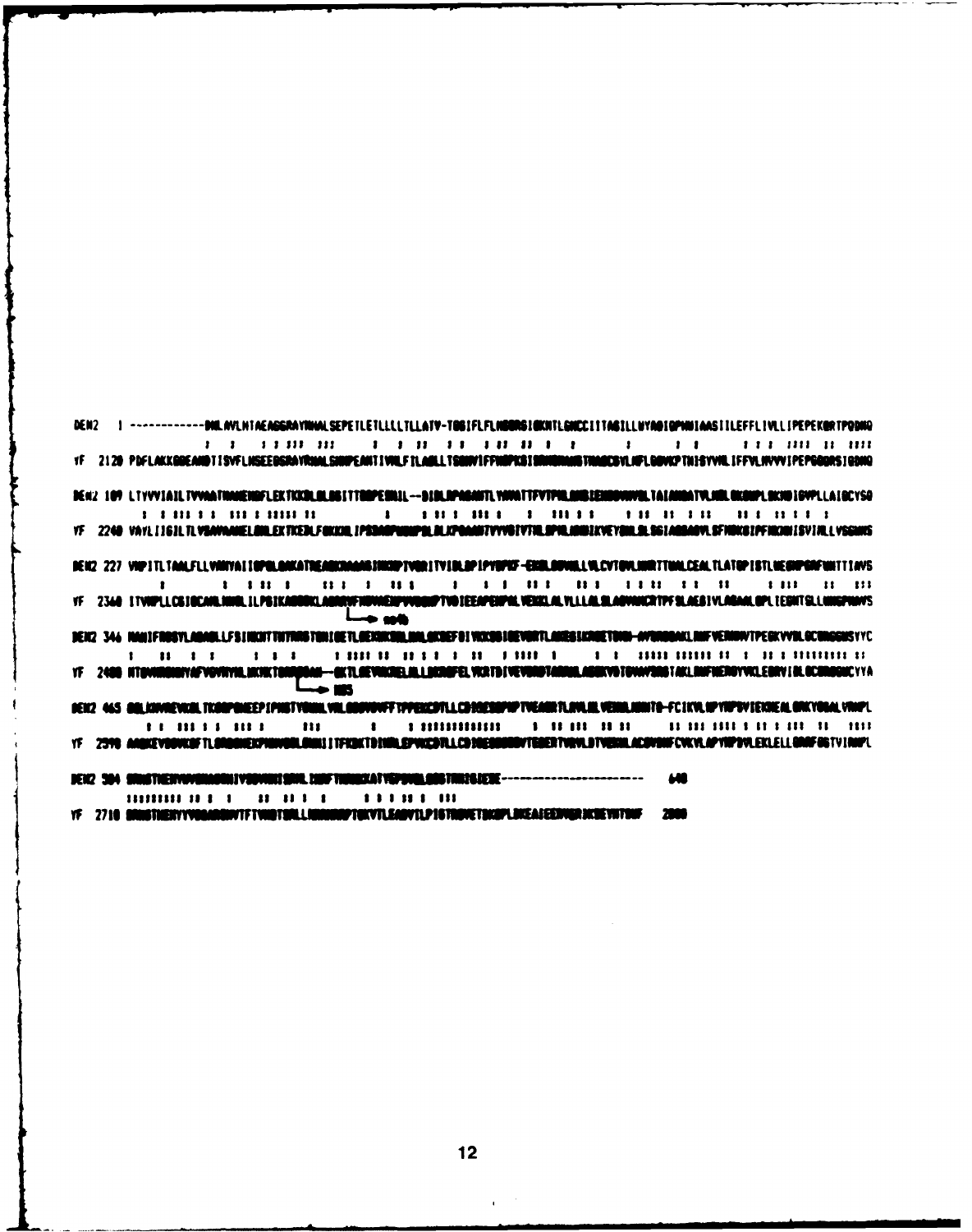



**13**

 $\overline{1}$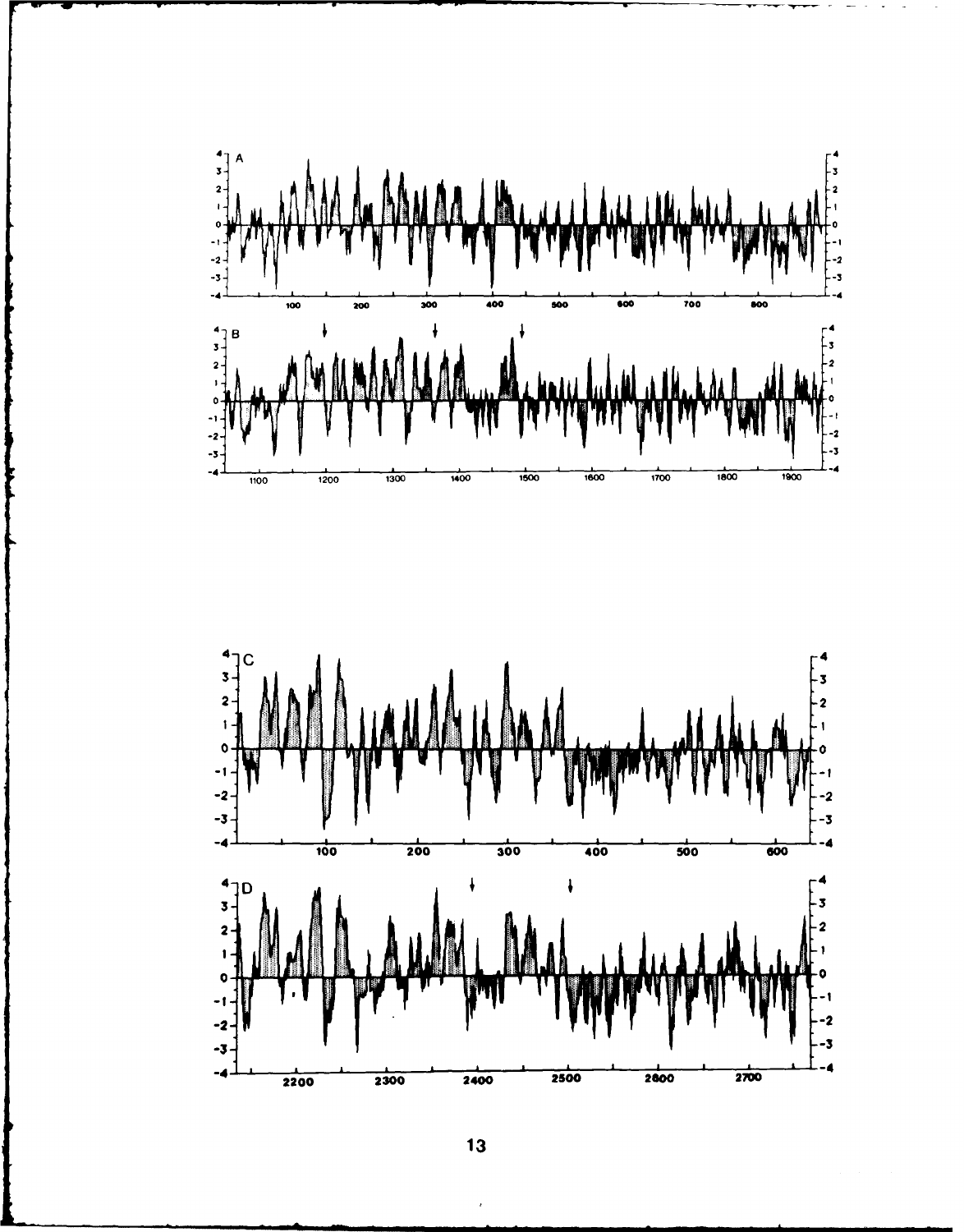| able |
|------|
|------|

| Protein <sup>1</sup>   | site in the<br>YF polyprotein <sup>2</sup> | $NH2$ -terminal<br>cleavage sites for | sequence at the<br>the corresponding<br>YFsite in DEN-23 |  |
|------------------------|--------------------------------------------|---------------------------------------|----------------------------------------------------------|--|
| ns2a<br>$(NV2)$ or NV2 | 1187                                       | $(TVA$ $\downarrow$ V)                | RVMV                                                     |  |
| ns2b (NVI)             | 1355                                       | (GRRJ S)                              | <b>KKRS</b>                                              |  |
| <b>NS3 (NV4)</b>       | 1484                                       | <b>ARRIS</b>                          | <b>KORA</b>                                              |  |
| $ns4b$ (NV1)           | 2394                                       | (QRRUV)                               | <b>QKRA</b>                                              |  |
| NS5(NV5)               | 2506                                       | GRRIG                                 | TRRG                                                     |  |

 $<sup>1</sup>$ The old (as indicated by parenthesis) and the proposed nomenclature of the non-</sup> structural proteins and 2 their tentative (indicated by parenthesis) or confirmed sites for yellow fever virus polyprotein are from Rice et al. (1985).

 $3$ the hypothetical sites for DEN-2 are based on the homology with the YF sites (Fig. 1a and Ib).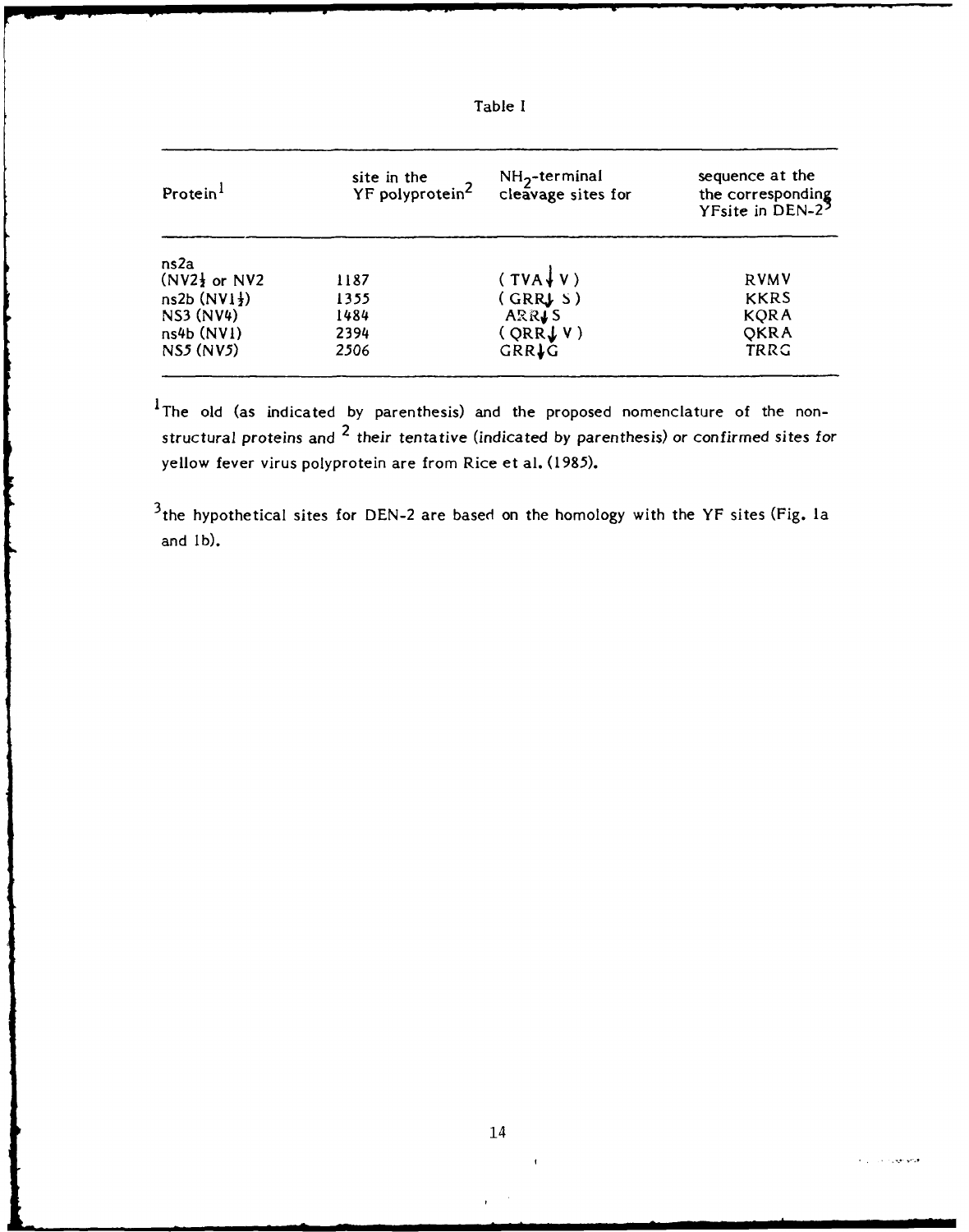- Bailey, J.M. and Davidson, N. **:** Methylmercury as a reversible denaturing agent for agarose gel electrophoresis. Anal. Biochem. 70 (1976) 75-85.
- Blok, **J. :** Genetic relationships of the dengue virus serotypes. *3.* of Gen. Virol. 66 (1985) 1323-1325.
- Blok, *3.,* Henchal, **E.A.,** and Gorman, B.M. : Comparison of dengue viruses and some other flaviviruses by cDNA-RNA hybridization analysis and detection of a close relationship between dengue virus serotype 2 and Edge *Hi* **I** virus. **3.** Gen. Virol. 65 (1984) 2173-2181.
- Cleaves, G.R., and Dubin, D.T. : Methylation status of intracellular dengue type 2 40S RNA. Virology 96 (1979) 159-165.
- Deubel, V., Crouset, **J.,** Benichou, **D.,** Bouloy, M., and Girard, M. **:** Preliminary characterization of the ribonucleic acid of yellow fever virus. Ann. Virol. 134E (1983) 581-588.
- Grunstein, M. and Hogness, **D.** : Colony hybridization: a method for the isolation of cloned DNAs that contain a specific gene. Proc. Natl. Acad. Sci. USA 72 (1975) **3961-3965.**
- Gubler, **U.** and Hoffman, **B.J.** : A simple and very efficient method for generating cDNA libraries. Gene **25** (1983) 263-269.
- Guo, L-H., Yang, R.C.A., and Wu, R. **:** An improved strategy for rapid direct sequencing of both strands of long DNA molecules cloned in a plasmid. Nuc. Acids Res. **11 (1983) 5521-5540.**
- Kyte, *3.* and Doolittle, R.F. **:** A simple method for displaying the hydropathic character of a protein. *3.* Mol. Biol. **157 (1982) 105-132.**
- Maniatis, T., Fritsch, **E.F.,** and Sambrook, *3.* : Synthesis and cloning of cDNA. ! "Molecular cloning--a laboratory manual", Cold Spring Harbor Laboratory Press, Cold Spring Harbor, **1982 pp.** 211-246. New York.

 $\mathbf{g}(\mathbf{e},\mathbf{g},\mathbf{x})$  .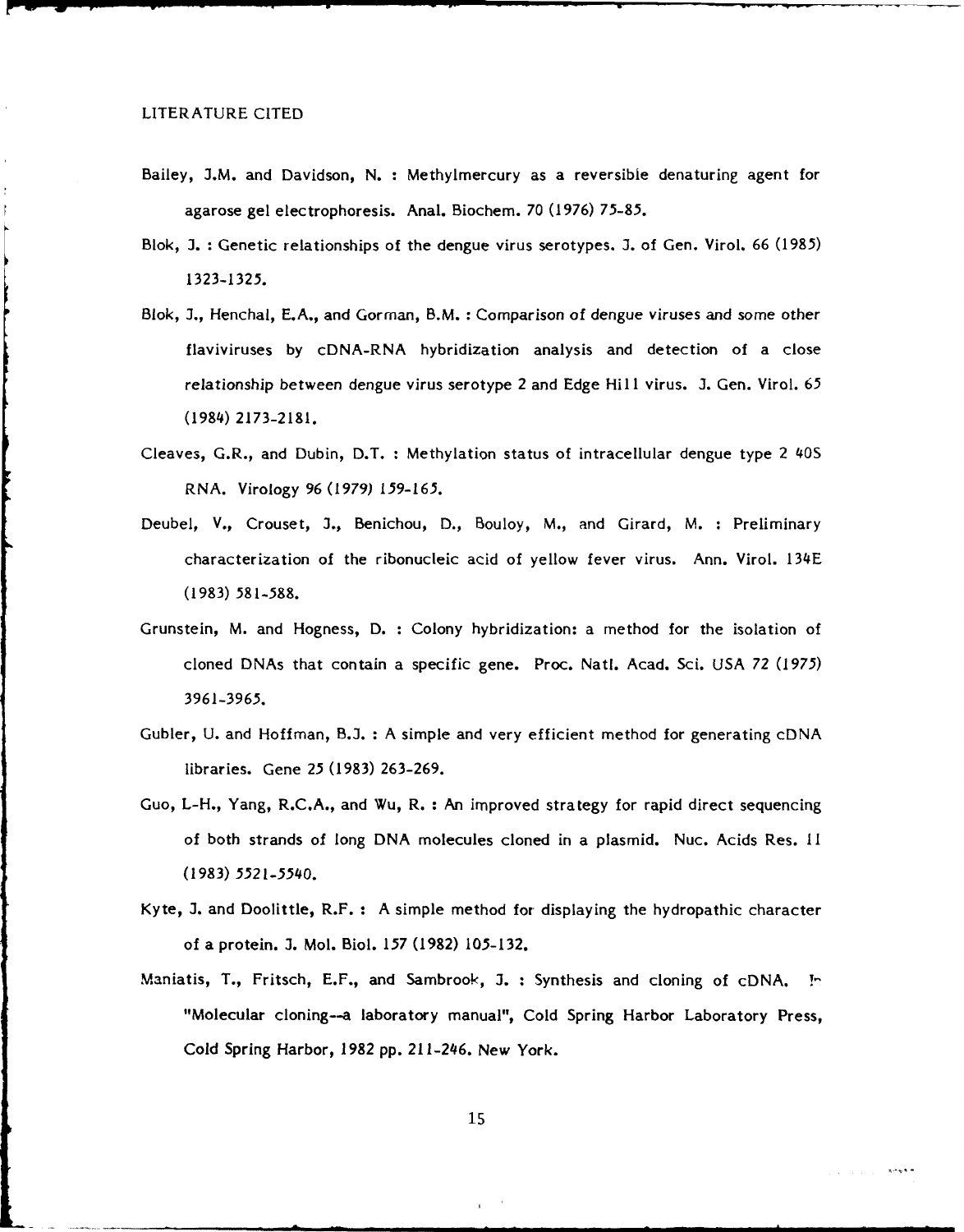- Maxam, A.M. and Gilbert, W. **:** Sequencing and labeled DNA with base specific chemical cleavages. In Grossman, L., and Moldave, K. (eds). Methods in Enzymology. Academic Press. New York, **1980. pp.** 488-560.
- McDonell, M.W., Simon, **M.N.** and Studier, F.W. **:** Analysis of restriction fragments of **T7** DNA and determination of molecular weights by electrophoresis in neutral and alkaline gels. 3. Mol. Biol. 110 (1977) 119-146.
- Morrison, **D.A.** Transformation and preservation of competent bacterial cells by freezing. In Wu, R. (ed). Methods in Enzymology. Academic Press, New York, 1979 **pp.** 326-331.
- Okayama, H. and Berg, P. **:** High efficiency cloning of full-length cDNA. Mol. Cell. Biol. 2 **(1992) 161t- 170.**
- Rice, C.M., Lenches, E.M., Eddy, S.R., Shin, **S.3.,** Sheets, R.L., and Strauss, **3.** H. Nucleotide sequence of Yellow Fever virus: implications for flavivirus gene expression and evolution. Science 229 (1985) 726-733.
- Rice, C.M., and Strauss, J.H. **:** Synthesis, cleavage and sequence analysis of DNA complementary to the 26 S messenger RNA of Sindbis virus. **3.** Mol. Biol. 150 (1981) 315-340.
- Russell, P.K., Brandt, W.E., and Dalrymple, J.M. : Chemical and antigenic structure of flaviviruses. In Schlesinger, R.W. (ed.). The Togaviruses. Academic Press. New York, 1980 pp. 503-530.
- Schlesinger, R.W. : Dengue viruses. Vol. **16,** Virology Monographs, Springer-Verlag, Berlin & New York, 1977.
- Smith, T.3., Brandt, W.E., Swanson, **3.L.,** McCown, 3.M., and Buescher, E.L. : Physical and biological properties dengue-2 virus and associated antigens. **3.** Virol. 5 (1970) 524-532.
- Southern, E.M. : Detection of specific sequences among DNA fragments separated **by** gel electrophoresis. **3.** Mol. Biol. **98 (1975)** 503-517.

فضحت الأنواعيسة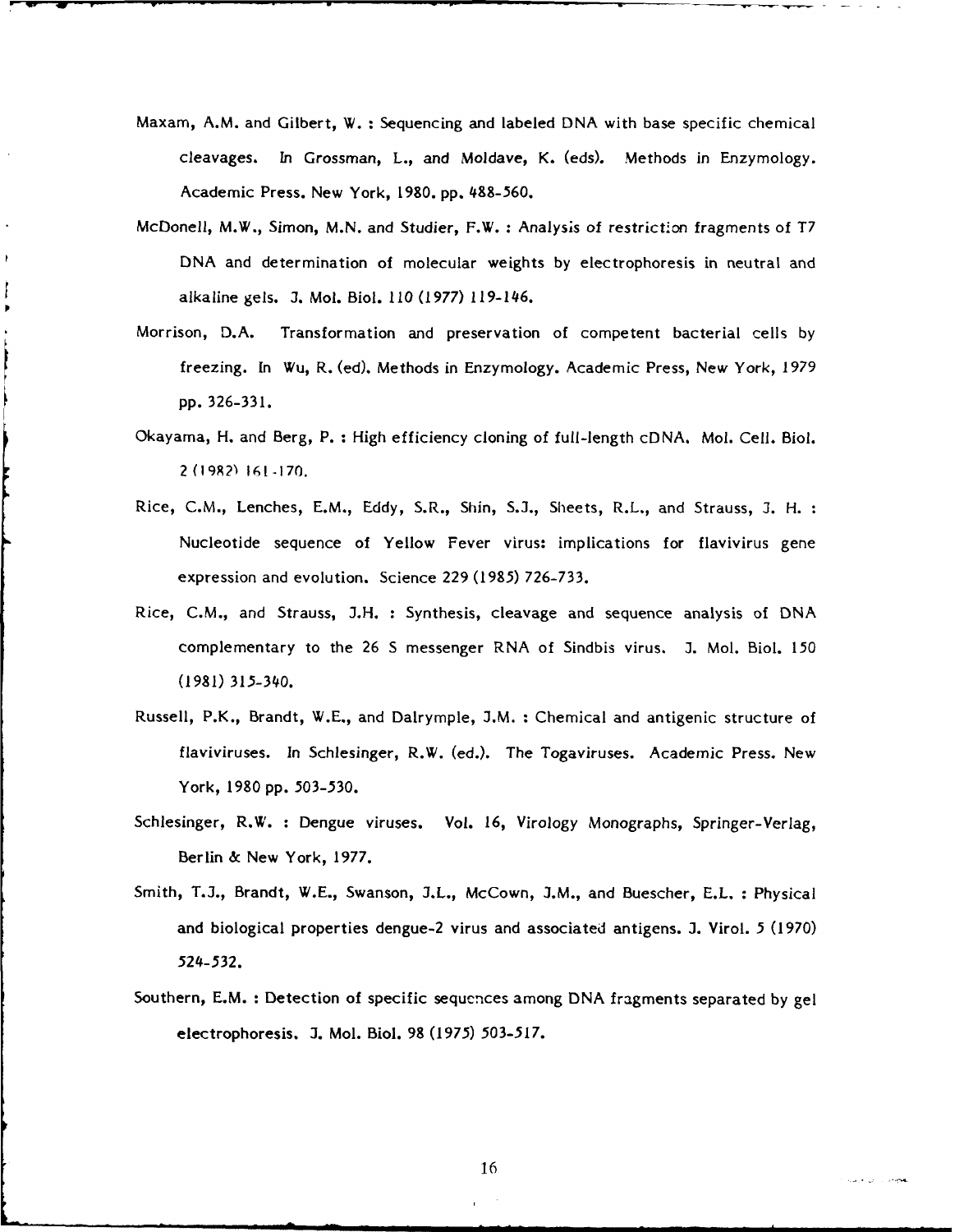- Stollar, V., Stevens, T.M., and Schlesinger, R.W. **:** Studies on the nature of dengue viruses It. Characteristization of viral RNA and effects of inhibitors of RNA synthesis. Virology **30** (1966) **303-312.**
- Strauss, **E.G.** and Strauss, **J.H. :** Replication strategies of the single-stranded RNA viruses of eukaryotes, Current Topics Microbiol. Immunol. **105 (1983) 1-98.**
- Svitkin, Y.V., Ugarova, T.Y., Chernovskaya, T.V., Lyapustin, V.N., Lashkevich, V.A., and Agol, V.I. : Translations of tickborne encephalitis virus (flavivirus) genome in vitro: Synthesis of two structural polypeptides, Virology **110** (1981) 26-34.
- Taylor, J.M., Illmersee, R., and Summers, 3. **:** Efficient transcription of RNA into **DNA** by avian sarcoma virus DNA polymerase. Biochim. Biophys. Acta 442 (1981) 324- 330.
- Trent, D.W., and Qureshi, A.A. Structural and non-structural proteins of Saint Louis Encephalitis virus. **J.** Virol. **7** (1971) 379-388.
- Vezza, **A.C.,** Rosen, L., Repik, P., Dalrymple, **J.,** and Bishop, D.H.L. **:** Characterization of viral RNA species of prototype dengue viruses. Am. **J.** Trop. Med. **Hyg. 29 (1980) 643-652.**
- Viera, **J.** and Messing, **J. :** The **pUC** plasmids, an MI3mp7 derivative synthesized by insertinal mutagenesis and sequencing with synthetic universal primers. Gene **19 (1982) 259-268.**
- Vogelstein, B. and Gillispie, **D. :** Preparative and analystical purification of **DNA** from agarose. Proc. Nat]. Acad. Sci. **USA 67 (1979) 615-619.**
- Wengler, **G.,** Beato, M., and Wengler, **G. :** In vitro translation of **42S** virus-specific RNA from cells infected with the flavivirus West Nile virus. **J.** Virol. **96 (1979) 516-529.**
- Wengler, G., and Wengler, G. **:** Terminal sequences of the genome and replicative-form RNA of e flavivirus West Nile virus: absence of poly (A) and possible role in RNA replication. Virology 113 (1981) 544-555.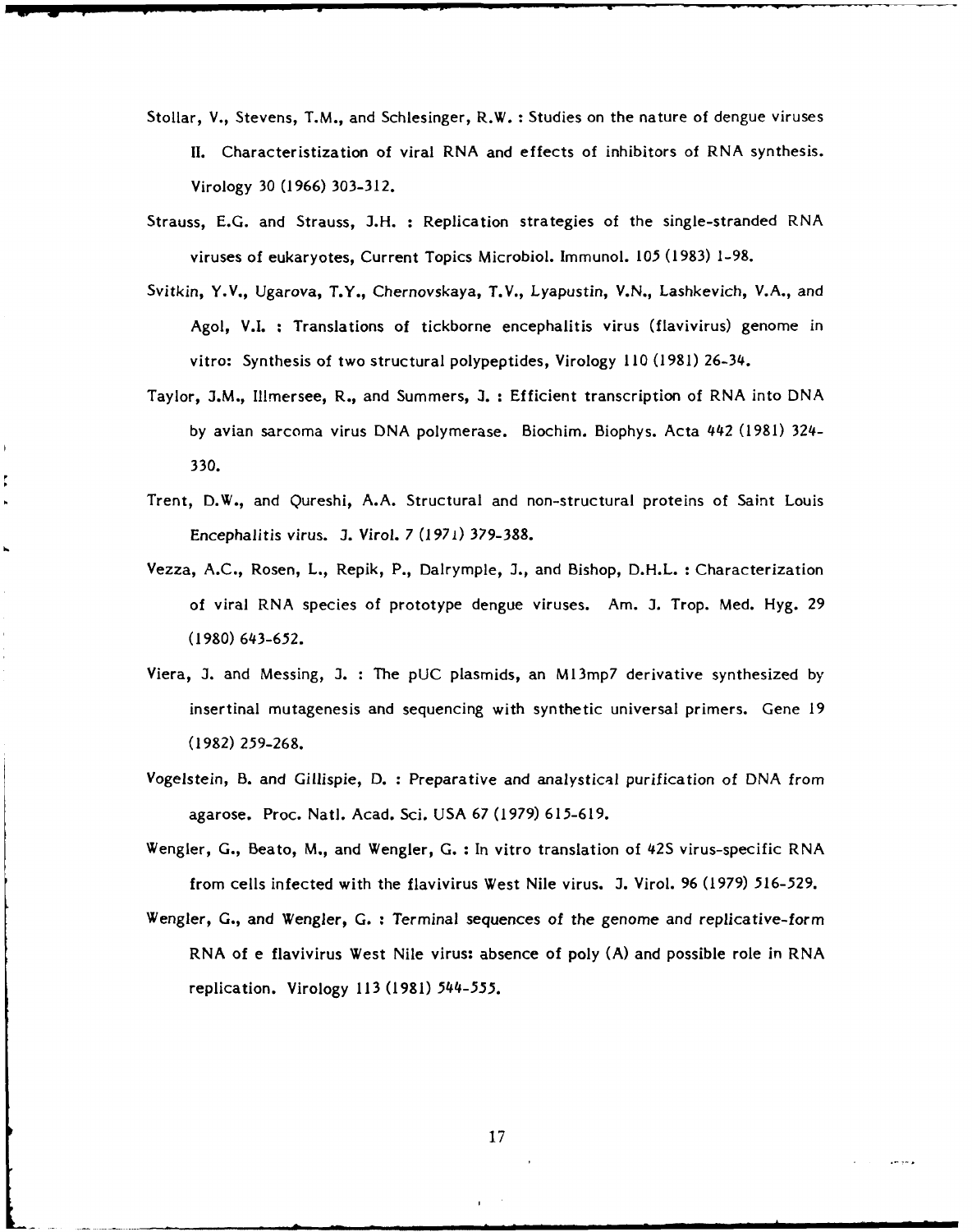- Wengler, G., Wengler, G., and Gross, H.3. **:** Studies on virus-specific nucleic acids synthesized in vertebrate and mosquito cells infected with flaviviruses. Virology 89 (1978) 423-437.
- Westaway, E.G. : Replication of flaviviruses. In Schlesinger, R.W. (ed). "The Togaviruses". Academic Press. New York, **1980. pp. 531-583.**
- Westaway, R.G. **:** Strategy of the flavivirus genome: evidence for multiple internal initiation of translation of proteins specified by Kunjin virus in mammalian cells. Virology 80 **(1977)** 320-335.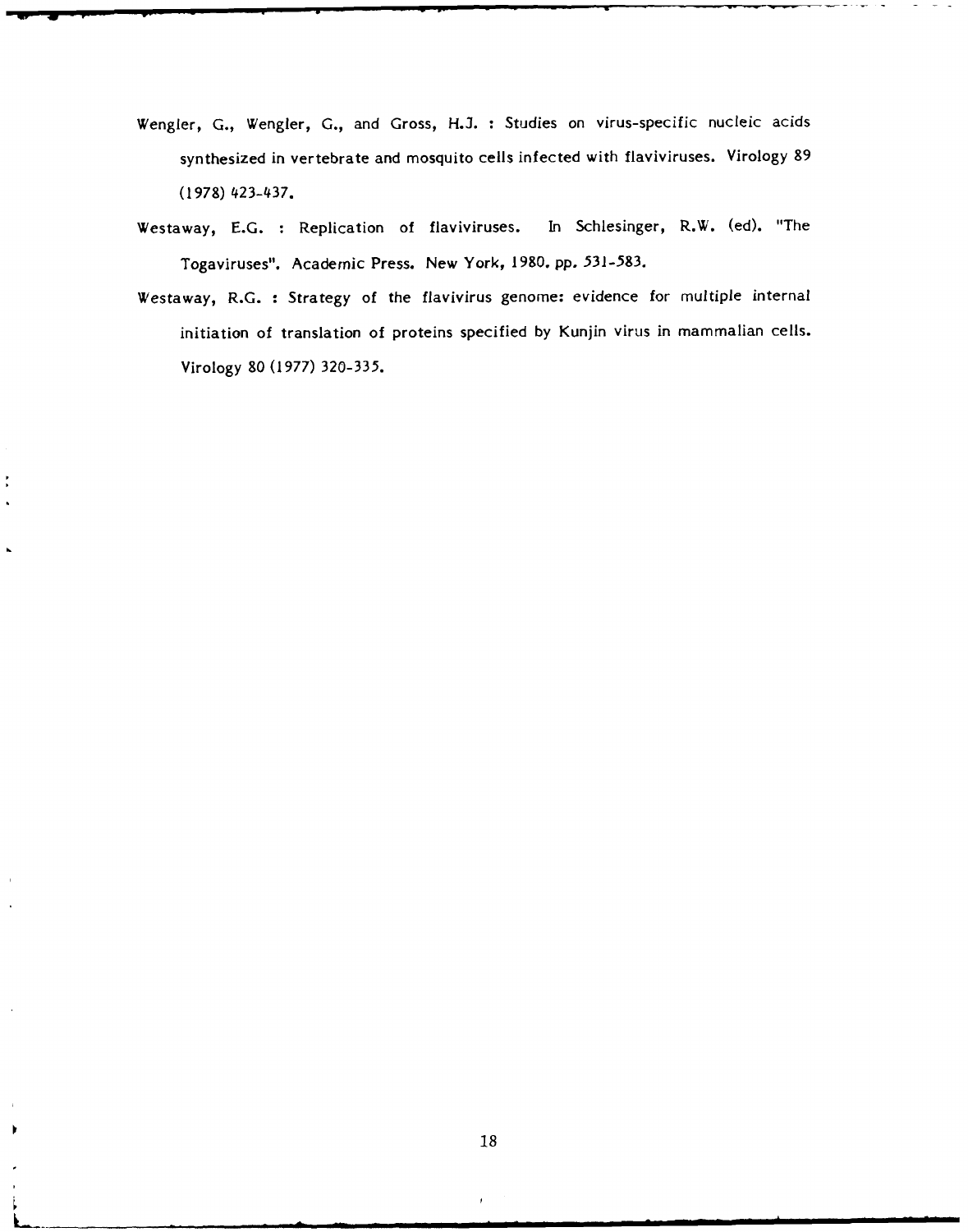## List of Publications

#### Manuscript

Yaegashi, T., Vakharia, V., Page, K., Feighny, R. and Padmanabhan, R. (1986) Molecular Cloning and DNA sequence analysis of Dengue Virus type 2 genome. Submitted to Gene.

#### Abstracts of Presentations at National and International Meeting

- **1.** Kalyan, N., Nohara, M., Henchal, E.A., and Padmanabhan, R. Structural analysis of Dengue-2 virus genome. Fed. Proc. 42, */7,* pp 1972 (Abs. **#1257)** 1983.
- 2. Kalyan, N., Nohara, M., Henchal, E.A. and Padmanabhan, R. Structural analysis of Dengue-2 virus genome. Presented at the annual meeting of American Society for Tropical Medicine and Hygiene (Dec. 4-8, 1983) held in San Antonio, Texas.
- 3. Kalyan, N., Nohara, M., Henchal, E.A. and Padmanabhan, R. Structural analysis of Dengue-2 virus genome. Presented at the XV International Congress of Genetics held in New Delhi, India (Dec. 12-21, 1983) Abstract #240, pp. 137.
- 4. Vakharia, V., Yaegashi, T., Feighny, R., Kohlekar, **S.,** Padmanabhan, R. Structural analysis of Dengue Virus type 2 genome. Presented at the International workshop on the molecular biology of flairviruses held at the **U.S.** Army Medical Research Institute of Infectious Diseases, Fort Detrick, Frederick, MD (Nov. 29 **-** Dec. **1,** 1984) Abstracts, **pp.** 6.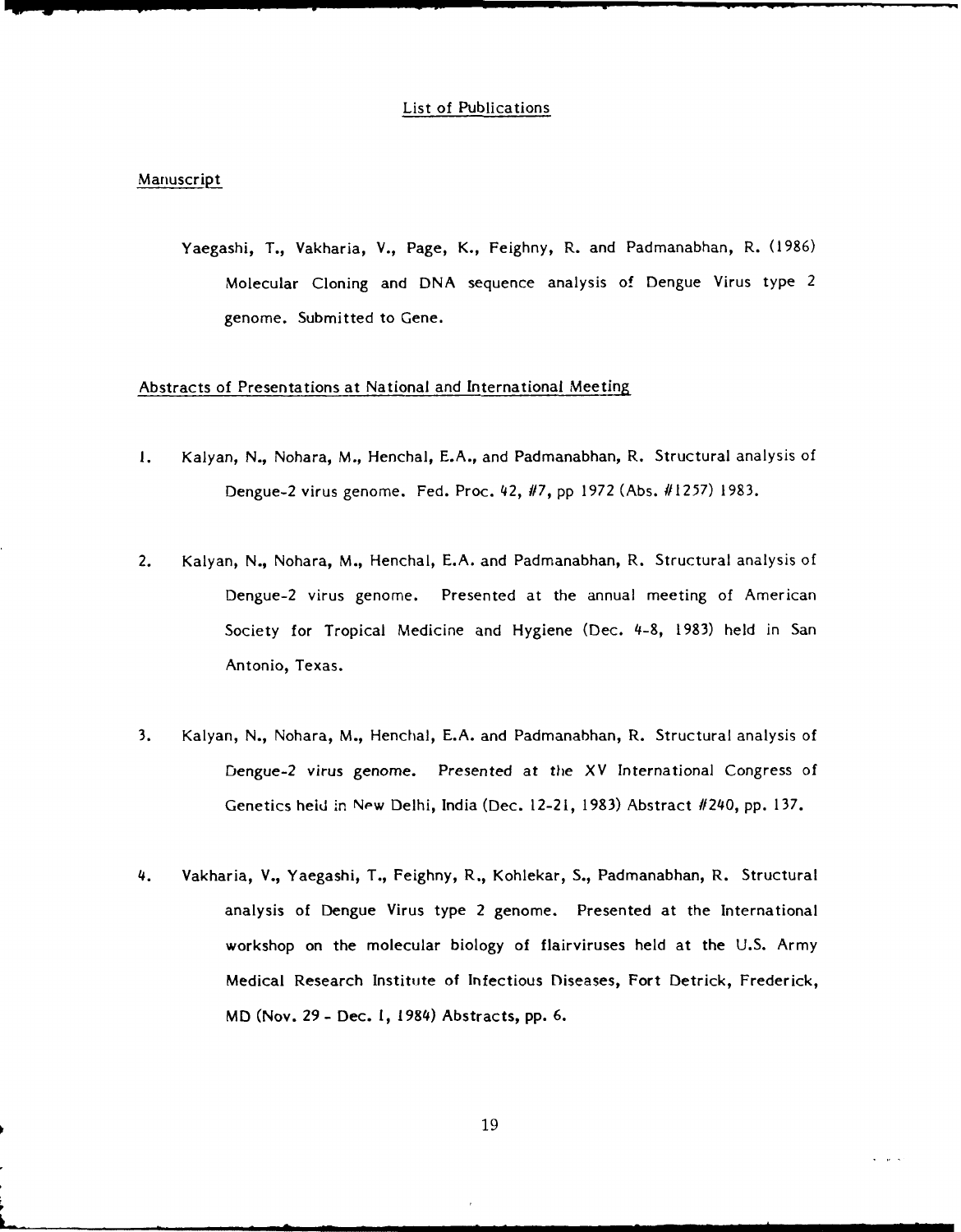- 5. Vakharia, V., Yaegashi, T., Feighny, R., Kohlekar, **S.,** Feighny, R., Schoepp, R., Dalrymple, J.M. and Padmanabhan, R. Structural analysis of Dengue-2 virus genome. Poster presentation at the annual (1984) meeting of the American Society of Tropical Medicine and Hygiene. Abstracts.
- 6. Henchal, E.A., Narupti, S., Nisalak, A., Feighny, R., Padmanabhan, R., McAda, P., Mason, T. and Fourneir, M. Rapid diagnosis of flawvirus infections using cDNA nucleic acid hybridization. Presented at the annual (1985) meeting of the American Society of Tropical Medicine and Hygiene. Abstract #192.